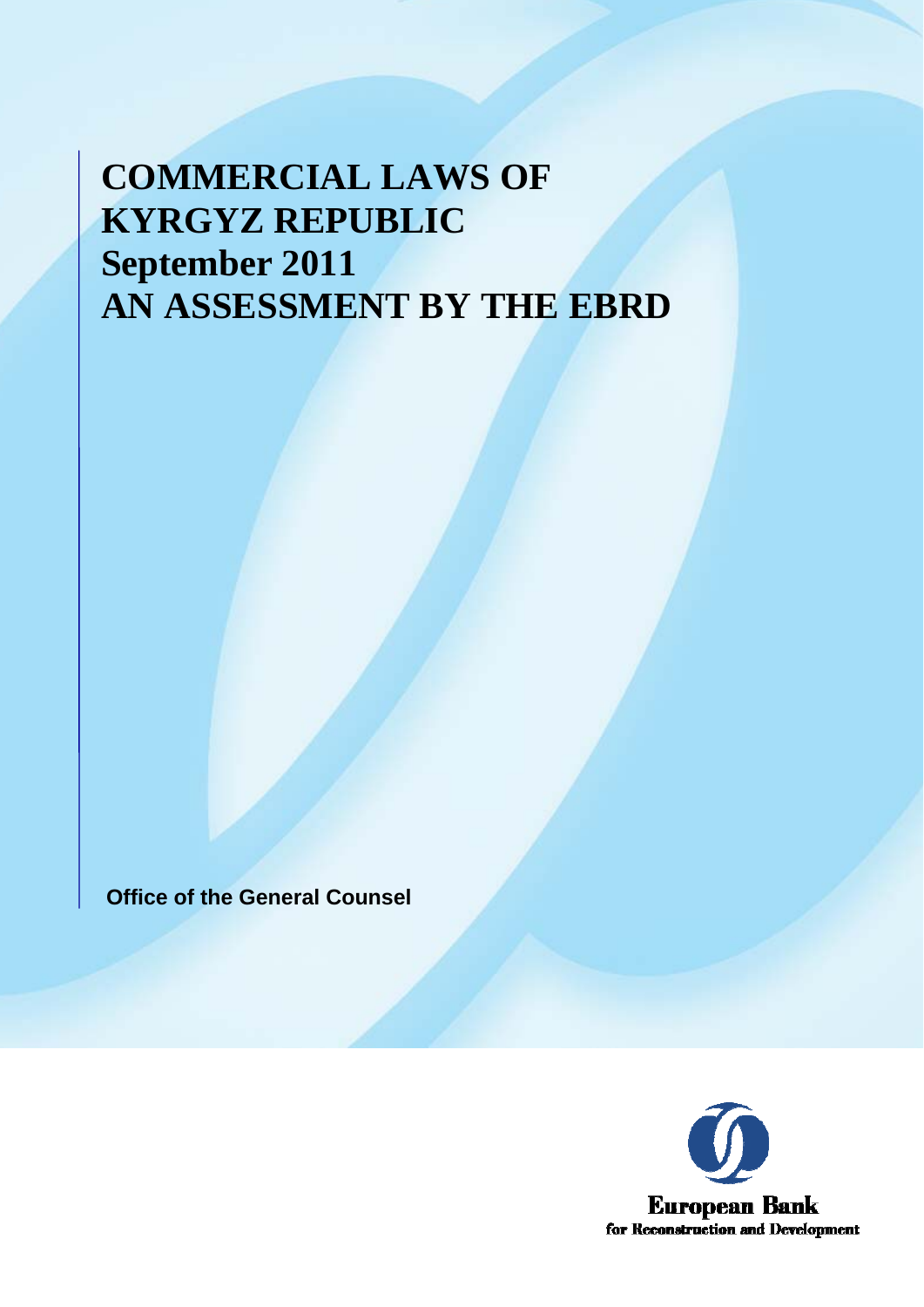# **CONTENTS**

| 2.  |                               |  |
|-----|-------------------------------|--|
| 2.1 |                               |  |
| 2.2 |                               |  |
| 2.3 |                               |  |
| 3.  |                               |  |
| 3.1 |                               |  |
| 3.2 |                               |  |
| 3.3 |                               |  |
| 3.4 |                               |  |
| 3.5 |                               |  |
| 3.6 |                               |  |
| 3.6 | $SECURITIES MARKETS \dots 20$ |  |
| 3.7 |                               |  |

*Basis of Assessment: This document draws on legal assessment work conducted by the Bank (see www.ebrd.com/law) and was last updated during the preparation of the 2011 EBRD Strategy for Kyrgyz Republic, reflecting the situation at that time. The assessment is also grounded on the experience of the Office of the General Counsel in working on legal reform and EBRD investment activities in Kyrgyz Republic and does not constitute legal advice. For further information please contact ltt@ebrd.com .*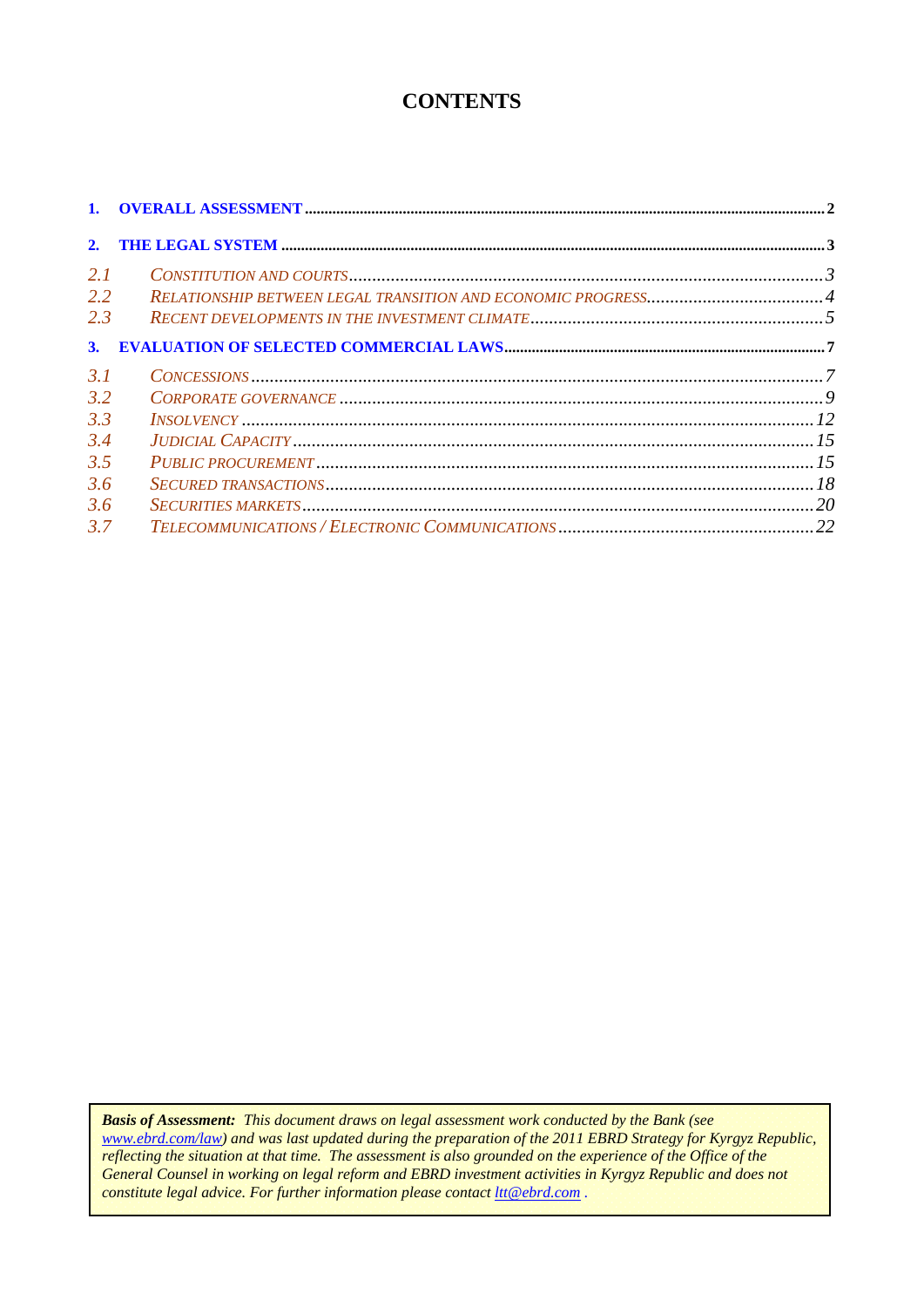## <span id="page-2-0"></span>**1. Overall Assessment**

Fundamental changes have taken place in the Kyrgyz Republic following the change of regime in 2010. Anti-government demonstrations led to the ousting of President Kurmanbek Bakiyev and the formation of an interim government headed by Roza Otunbayeva. One of the most important outcomes was the creation of a new constitution that transfers political powers from the presidential office to the parliament. The new Constitution also introduced some important changes in the judicial system by dismantling the Constitutional Court and creating new institutions, such as the Constitutional Chamber of the Supreme Court.

In many legal areas (including pledge law, insolvency and corporate governance), the EBRD assessments reveal that the laws on the books have reached at least medium compliance with international standards of best practice, which by regional standards is a significant achievement. However, as is often the case in early transition countries, implementation of laws remains highly problematic and investor confidence in the judiciary to enforce laws on the books remains weak.

Additionally, over the years, the investment climate had been hampered by the lack of investor confidence in the judiciary. For that reason, the EBRD has been collaborating with the Kyrgyz authorities since 2006 to increase capacity in the local commercial courts, with a focus on training judges already in place. The outcome of the collaboration has been positive so far; however it is crucial that the Kyrgyz government ensures sustainability of the newly established training structures. In addition, improving the concession and public procurement legislation would also help improve the investment climate as the concession legislation is not comprehensive enough and the Public Procurement law provides a number of domestic preferences and is in many ways too bureaucratic and cumbersome.

In order for the Kyrgyz Republic to achieve its full potential the government must continue its reform of the commercial law framework in order to bring it in full conformity with international standards. The government must also improve the practical implementation of the legislation. Currently, one of the biggest challenges of the government is to develop the investment climate and restore investor confidence, which significantly deteriorated in the aftermath of the 2010 crisis.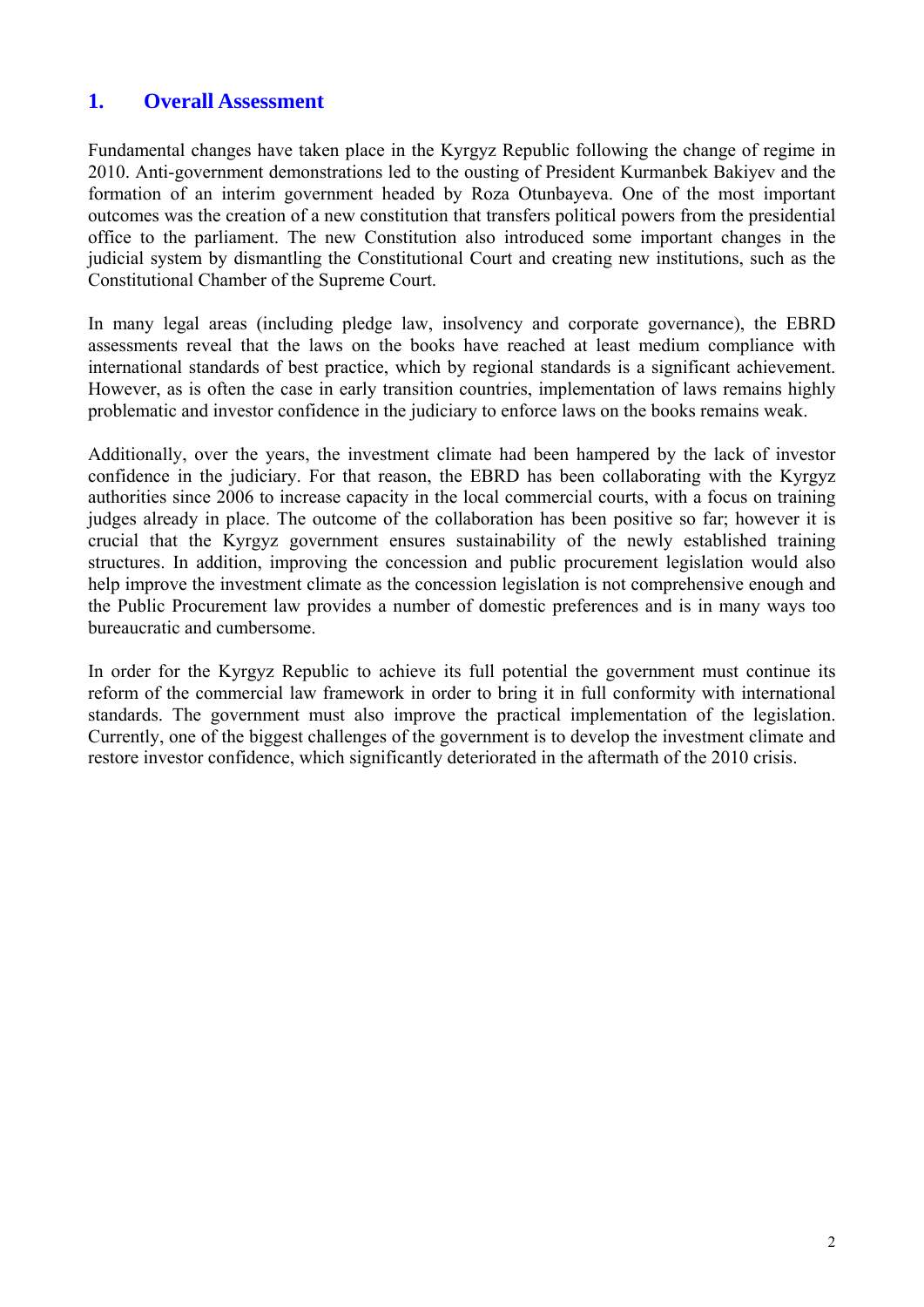# <span id="page-3-0"></span>**2. The Legal System**

## *2.1 Constitution and courts*

Despite severe unrest due to inter-ethnic clashes in the southern region of the Kyrgyz Republic, a new Constitution was approved by national referendum on 27 June 2010. The new Constitution shifts the balance of executive power from a highly centralised presidential system to a parliamentary one, aiming to establish the first parliamentary democracy in the countries of the former Soviet Central Asia.

The Parliament (Jogorku Kenesh) is a unicameral chamber and is elected for a five-year term. Based on the results of the 2010 Referendum, the number of seats in the parliament has been raised from 90 to 120. Furthermore, a party that holds more than one-half of the seats in the parliament has the right to nominate the prime minister, who must then be approved by the president (if no party wins a majority, the president will entrust one of the parliamentary parties with forming a coalition). $1$ 

The new Constitution introduced a number of changes in the judicial system. According to the new Constitution the judicial system of the Kyrgyz Republic consists of the Supreme Court, which is comprised of the Constitutional Chamber and local courts. The courts of first instance consist of district and equivalent courts and the courts of second instance consist of regional and equivalent courts. Furthermore, according to the new constitution the deputy chairs and the chair of the Supreme Court are now elected by the judges for the period of three years. Previously, the Chair and their deputies were elected by the parliament.

The district courts (first instance) review all civil cases, except those coming under the jurisdiction of regional courts. In their turn, regional courts review economic disputes arising among legal entities and/or individual entrepreneurs, and disputes among founders, shareholders and company etc ("Corporate Disputes") as well as cases on disputes concerning action (omission) or acts of local self-government or state government authorities ("Administrative Cases").

Courts of second instance are composed of three divisions: division for criminal cases and administrative offence cases, division for civil cases and division for administrative and economic cases. All complaints against decisions of the regional courts are reviewed by the division for administrative and economic cases. In court of second instance the cases are considered by the panel of three judges.

The Supreme Court is the highest judicial body and is responsible for revision of judicial acts of lower instances. The Supreme Court has the same three divisions as courts of second instance. In the Supreme Court, the cases are reviewed by the panel of three judges. A supervisory complaint may be filed within one year from the date of entry into force of the judicial act.[2](#page-3-2)

 $\overline{\phantom{a}}$ 

<span id="page-3-1"></span><sup>1</sup> Economist Intelligence Unit, Country Report – Kyrgyz Republic, May 2011.

<span id="page-3-2"></span><sup>2</sup> Information on the Judicial System in the country is based on the data provided by the EBRD Judicial Decisions Assessment 2010.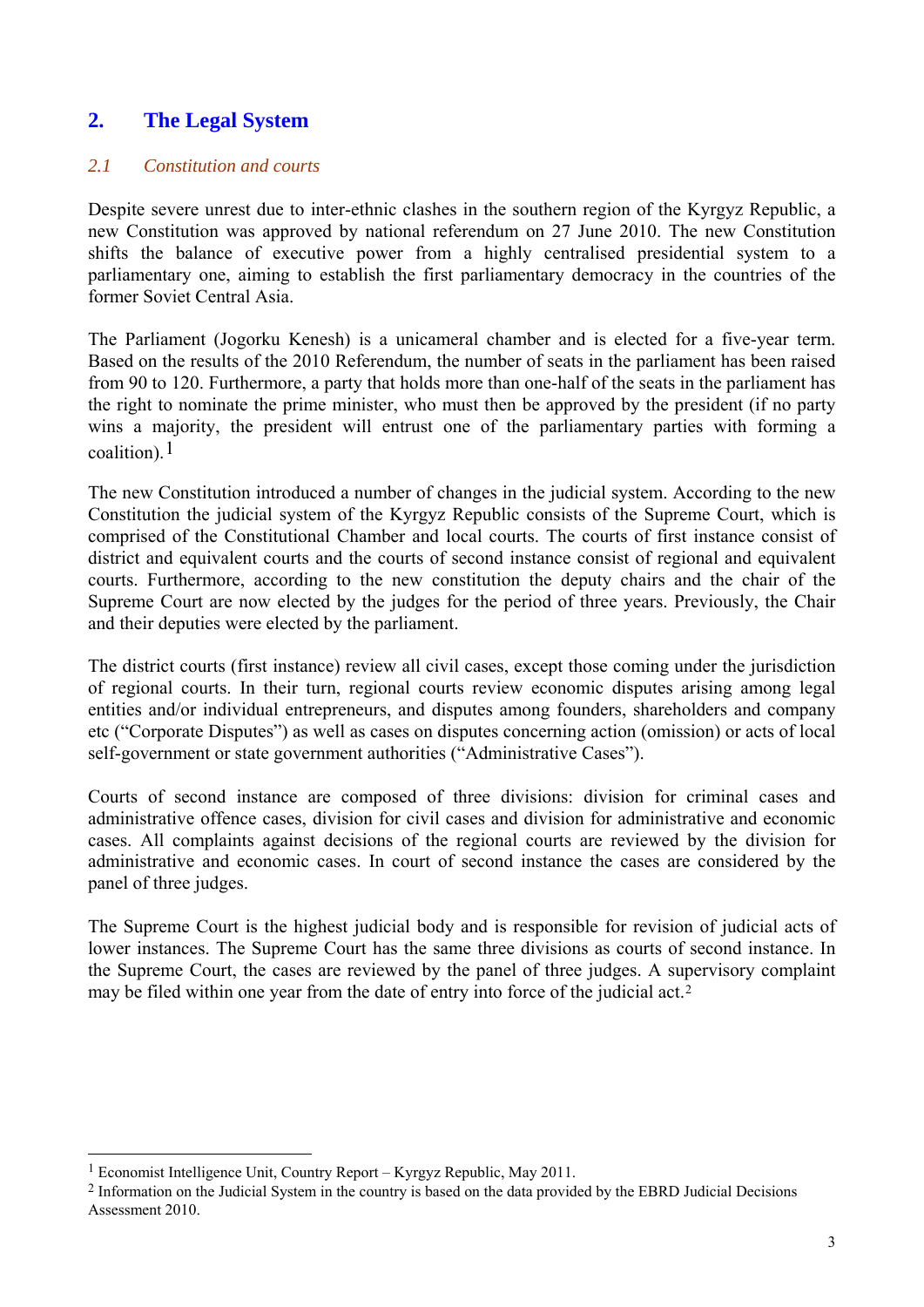<span id="page-4-0"></span>The Kyrgyz Republic first adopted a law on Guarantees and Freedom of Access to Information in 1997. Article 16(6) of the 2003 Kyrgyz Constitution also recognises a limited right of access to personal information, unless this is deemed to be a state secret. Although the law did provide a basic framework for access to information, it did not clearly state the exceptions. The law was criticised by international human rights groups and NGOs based in the country. This led to the development of a new law, which was prepared by an expert group composed of media, business, NGO and government representatives. The 'Law on Access to Information held by State Bodies and Local Self-Government Bodies of the Kyrgyz Republic' which came into force in early 2007, represents a significant improvement over the previous law.

The new law includes very extensive and detailed provisions on the proactive disclosure of information: Articles 16-17 describe various specific types of information that must be published including laws, information about current ministerial decisions and official events, annual reports of public bodies, the assumption of office or resignation of heads of public bodies, adoption of the national and local budgets, changes in rates or taxes, legal acts relating to management of public property, allocation of land or buildings owned by foreigners, the signing of international treaties and emergency measures to address disasters.

Despite this there are some recognised areas of the law that need improvement; implementation of the law has proved problematic as human rights groups have found that only 40% of requests for information made in a two year period were fulfilled, with 23% being refused.

## *2.2 Relationship between legal transition and economic progress*

Experience in the EBRD's countries of operations suggests that overall economic progress goes hand in hand with respect for the rule of law and well-functioning democratic institutions. The legal framework consists of a complex patchwork of sometimes contradictory and often inconsistent laws. Because there is a positive correlation between legal transition and overall economic progress in EBRD countries of operation (as shown in chart 2 below), the future success of the transition process in Kyrgyz Republic will depend on the government's efforts in developing national legislation and bringing it in line with international standards. Furthermore, the government should consider improving the framework and the capacity of the institutions responsible for effective implementation of the legislation.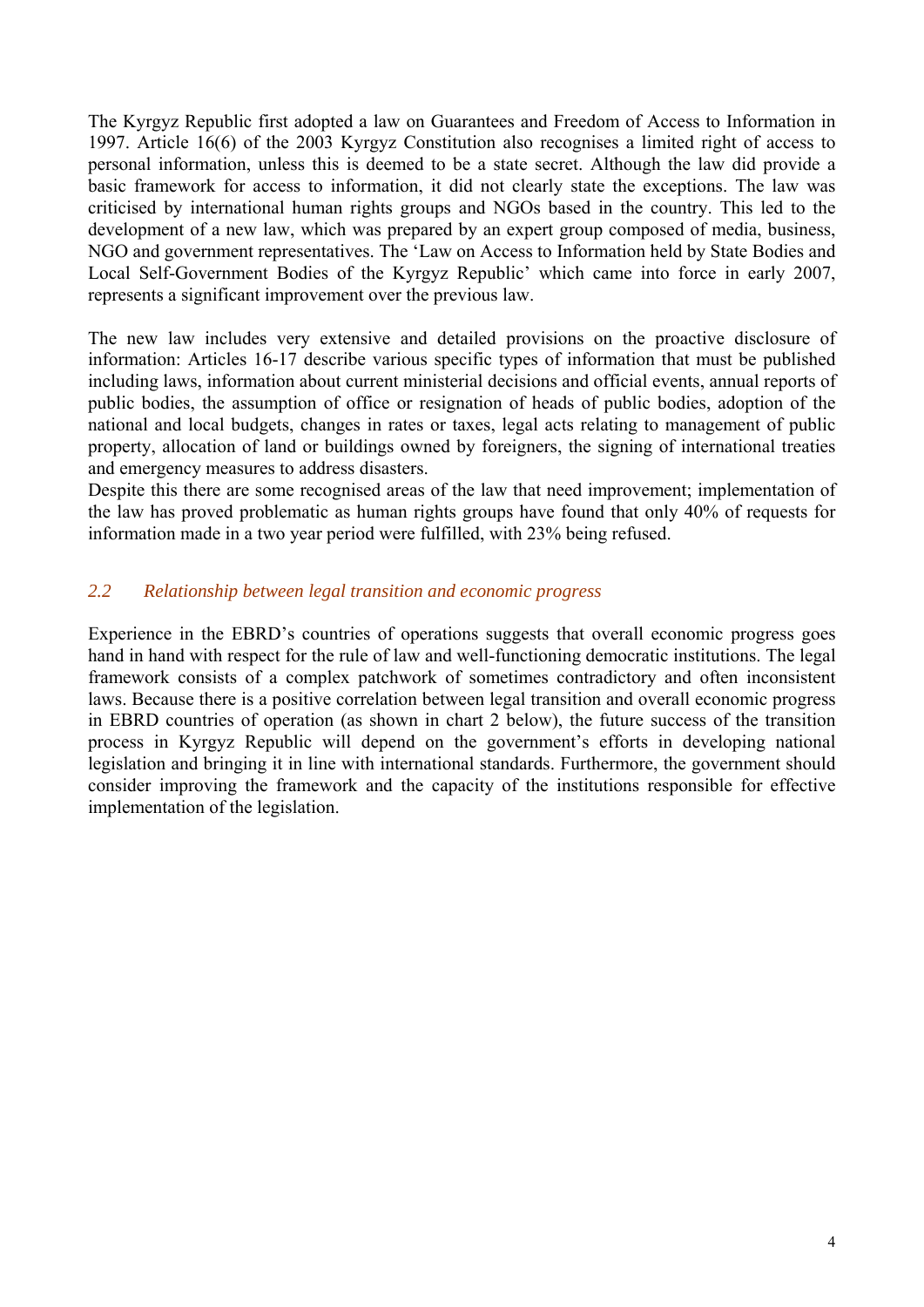<span id="page-5-0"></span>



*Source: EBRD Transition Report 2010 Table 1.1; EBRD Composite Country Law Index, July 2011* 

*Note: The horizontal axis measures the performance of commercial and financial laws. The vertical axis displays the EBRD transition index as an average of transition indicators between 1997 and 2010 with 1 referring to very early transition stages, and 4 referring to an advanced transition level.* 

## *2.3 Recent developments in the investment climate*

During the last few years, the Government has made a number of efforts to improve the investment climate in the country. The Investment Council was established in early 2007 and has been providing local and international business representatives (representing the mining, industry, agroprocessing and tourism sectors) with a forum to discuss the main barriers to doing business with top officials in the government. Following the political events and subsequent changes in 2010, the new government acknowledged its commitment to improve the investment climate in the country and renamed the council as the Council for Business Development and Investment.

Furthermore, according to the World Bank's Report Doing Business 2011, the Kyrgyz Republic ranks 44<sup>th</sup> out of 183 countries in terms of the ease of doing business. This ranking is a major improvement from 2008, when the country ranked  $94<sup>th</sup>$  out of 178 countries. One of the reasons for the aforementioned improvement might be the one-stop shop registration procedure that came into force in 2008 in order to facilitate the procedure for registration of business entities. The procedure simplified the process by requiring only three documents for registration and reduced the time to 3 days.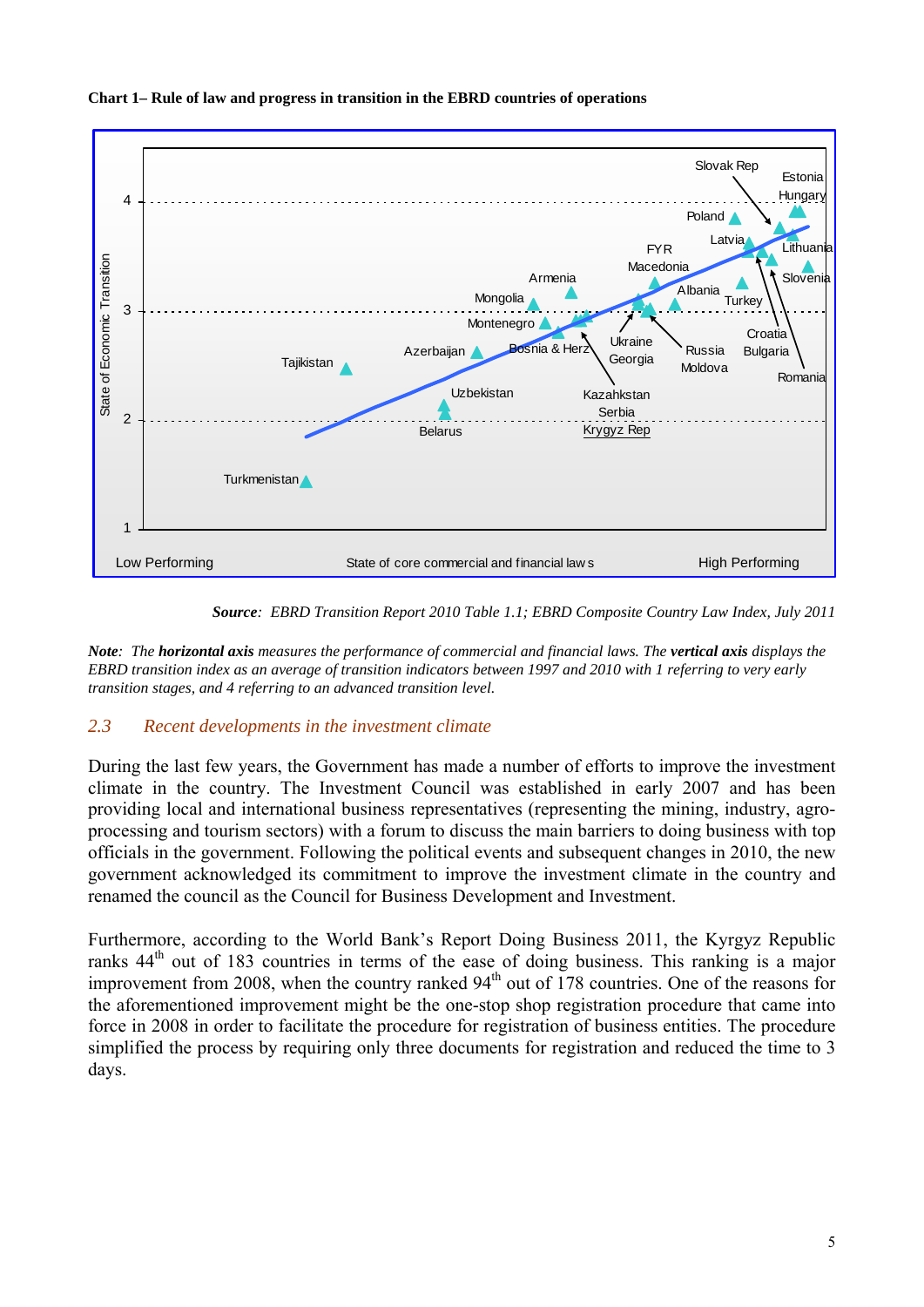Under the umbrella of its extensive reform program to streamline the investment climate and promote entrepreneurship in the country, several laws were either adopted or amended in recent years. Some of the most relevant legislation includes the Law on Investments (2003) and the Law on Foreign Investments (1997). The Law on Investments applies equally to both domestic and foreign investors and provides for guarantees against undue government interference in investor affairs, sets out detailed anti-discrimination measures, clarifies the guarantees against unwarranted expropriation and naturalisation, and introduces explicit measures on the right to repatriate funds. Despite the advances, one of the biggest drawbacks of the system is poor implementation capacity. Despite the fact that the laws are good on paper, they are not always implemented consistently. Such an outcome has been evident in almost all EBRD assessments.

Another serious shortcoming is the issue of corruption in the country. Despite the government's efforts to combat corruption, the Kyrgyz Republic ranked 164 out of 178 countries in the 2010 Transparency International Corruption Perceptions Index, which is two places lower than the 2009 results.

In addition, low energy tariffs as well as a weak legal and institutional framework for sustainable energy create an unfavourable investment climate for energy efficiency and renewables. However, the Government is taking steps to improve the situation. In 2008, the Kyrgyz Small and Medium Scale Energy Programme was approved for a 4 year period. One of the tasks of the Programme is to create a favorable investment climate in small and medium scale energy. The outcomes of the Programme are yet to be seen.

In order to improve the investment climate, the EBRD has been collaborating with the Kyrgyz authorities<sup>[3](#page-6-0)</sup> since 2006 to increase capacity in the local commercial courts, with a focus on training judges already in place. Technical cooperation has included assistance to the local Judicial Training Centre (JTC) with financial, personnel and technical matters. The programme also included classroom training on the main topics of commercial and financial law for up to 270 judges. A new commercial law library for judges was created in the Supreme Court building. A number of junior judges with leadership potential were sent on internships to Kazakhstan and Russia. Finally, a bench book was prepared for commercial judges in Kyrgyz and Russian languages. An independent evaluation of this project noted in 2009 that some improvements have been noticed in the perception of judicial performance by local court users.

In 2011, the Bank launched a new phase of this project to create a training programme for *candidate* judges and help establish a fair and transparent selection process for new judges. This new phase will last until early 2012 and will train the first batch of 30 candidate judges on key judicial skills and competencies, and on judicial ethics.

Going forward, it will be crucial that the Kyrgyz government ensures sustainability of the newly established training structures by granting appropriate budget resources to the JTC. Thanks to the knowledge acquired during the EBRD project implementation, the JTC should thus be able to continue training activities and further improve the quality of the commercial judiciary in the Kyrgyz Republic.

 $\overline{\phantom{a}}$ 

<span id="page-6-0"></span><sup>&</sup>lt;sup>3</sup> This project was developed by the Bank in collaboration with the International Development Law Organization (IDLO).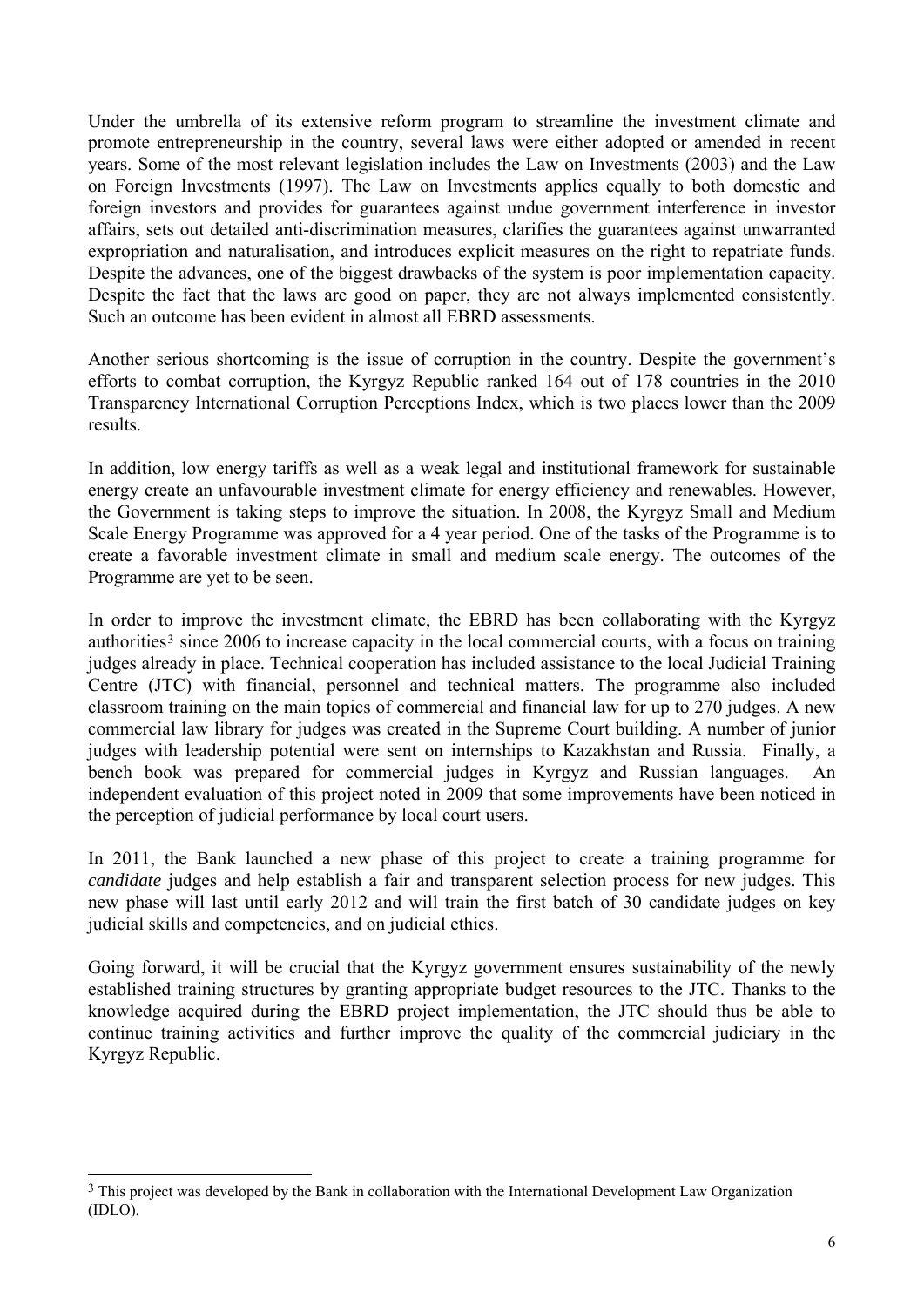# <span id="page-7-0"></span>**3. Evaluation of selected commercial laws**

The EBRD has developed and regularly updates a series of assessments of legal transition in its countries of operations, with a focus on selected areas relevant to investment activities: concessions, corporate governance, insolvency, judicial capacity, public procurement, secured transactions, securities markets and telecommunications. The existing tools assess both the quality of the laws "on the books" (also referred to as "extensiveness") and the actual implementation of such laws (also referred to as "effectiveness"). This section presents a summary of the results accompanied by critical comments of the Bank's legal experts who have conducted the assessments.

All available results of these assessments can be found at [www.ebrd.com/law.](http://www.ebrd.com/law)

## *3.1 Concessions*

The 1992 Law on Concessions and Foreign Concessionaire Entities in the Kyrgyz Republic, as amended (the "Concessions Law") is the main act regulating the legal framework for concessions. Several important amendments have been made to the Concessions Law since 1992. For example, one of the 2004 amendments removed the discrimination against domestic investors/concessionaires.

The Concessions Law has a certain number of positive elements: clear reference to compensation in case of unilateral termination, including lost profit, to compensation for "inseparable improvements" of concession object and reference to international arbitration.

The Concessions Law is, however, too vague as far as the majority of the concession regime's core areas are concerned. Its scope of application requires significant improvement in some fundamental areas, e.g. the definition of a concession, which is too narrow; the sectors involved are not clearly defined, etc. In particular, the Law provides for the adoption of a list of objects that can or cannot be subject to concessions, yet no such list could be identified. Moreover, the selection procedure is not detailed. The Concessions Law states that such a procedure as well as the list of necessary documents to be attached to a bid is to be defined by the Government; again, no such document could be identified. In addition, it is not clear whether such documents have general application or are particular to each concession.

Even though the Concessions Law contains provisions on the project agreement, these do not contribute to the creation of a flexible environment for the negotiation of such agreements (e.g. restrictions on concession assignment, the possibility for the government to withdraw the decision on the assets included in the list of concessionable objects "due to provisions in the concession agreement which are contrary to the interests of the Kyrgyz Republic").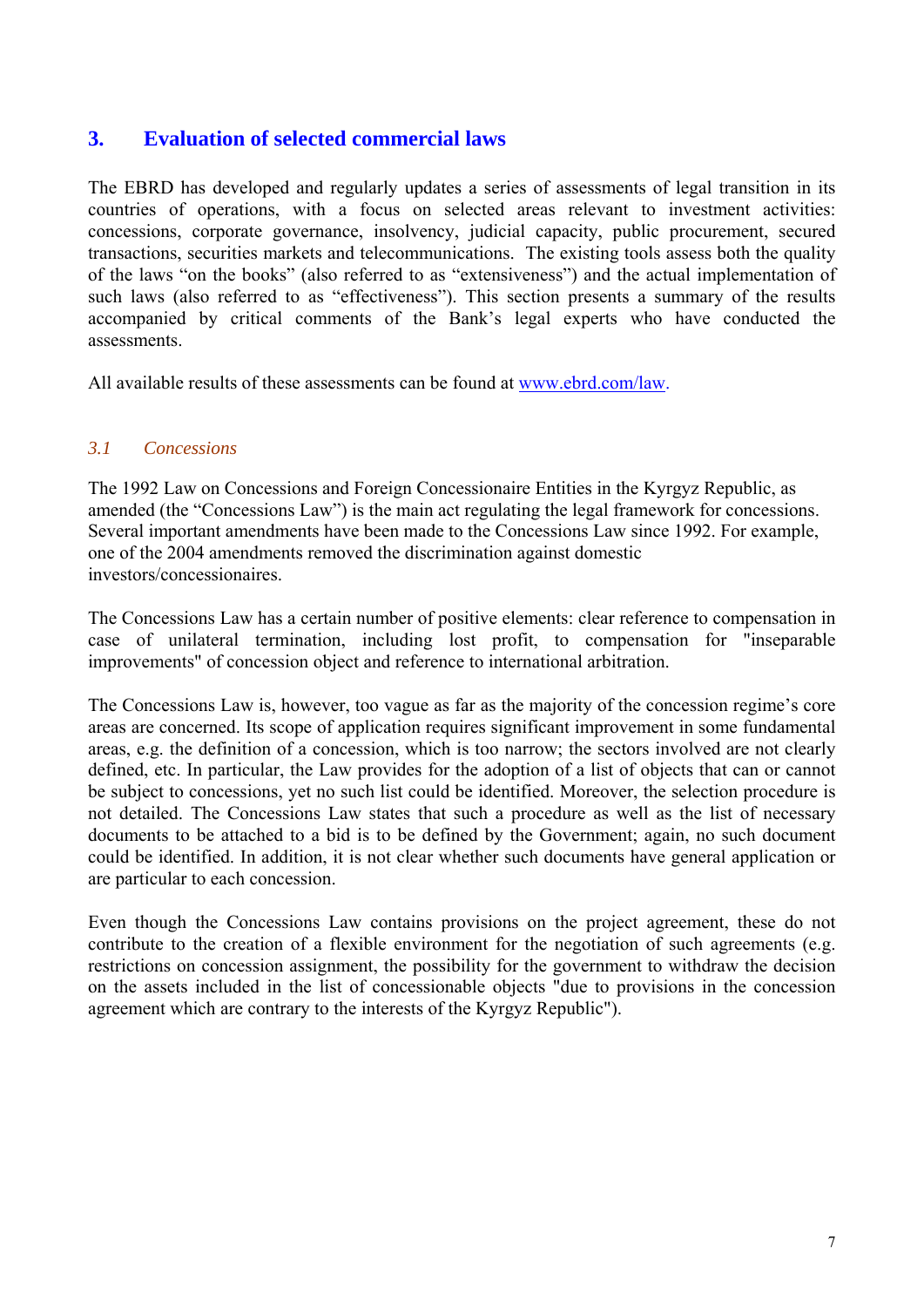

**Chart 2** – **Quality of concessions legislation in the EBRD countries of operations** 

*Source: EBRD Concessions Sector Assessment 2007/08* 

**Note**: The various categories represent the level of compliance of a given country's legislation ("the laws on the books") with international standards such as the UNCITRAL Model Legislative Provisions on Privately Financed Infrastructure Projects. The asterisk indicates in which category Kyrgyz Republic ranks.

Finally, the Concessions Law is largely silent as far as government support and financial securities are concerned (there is a reference to eventual tax benefits only). These findings were confirmed by the results of the EBRD Concession Sector Assessment in 2007/08 that found the concession legislation to be in low compliance with international standards (chart 3 below).

Despite certain positive elements, the Concessions Law does not constitute a sufficiently solid legal basis for the development of infrastructure and utility services with private sector participation, hence, presenting scope for the improvement of the legislative/regulatory environment (see chart 3).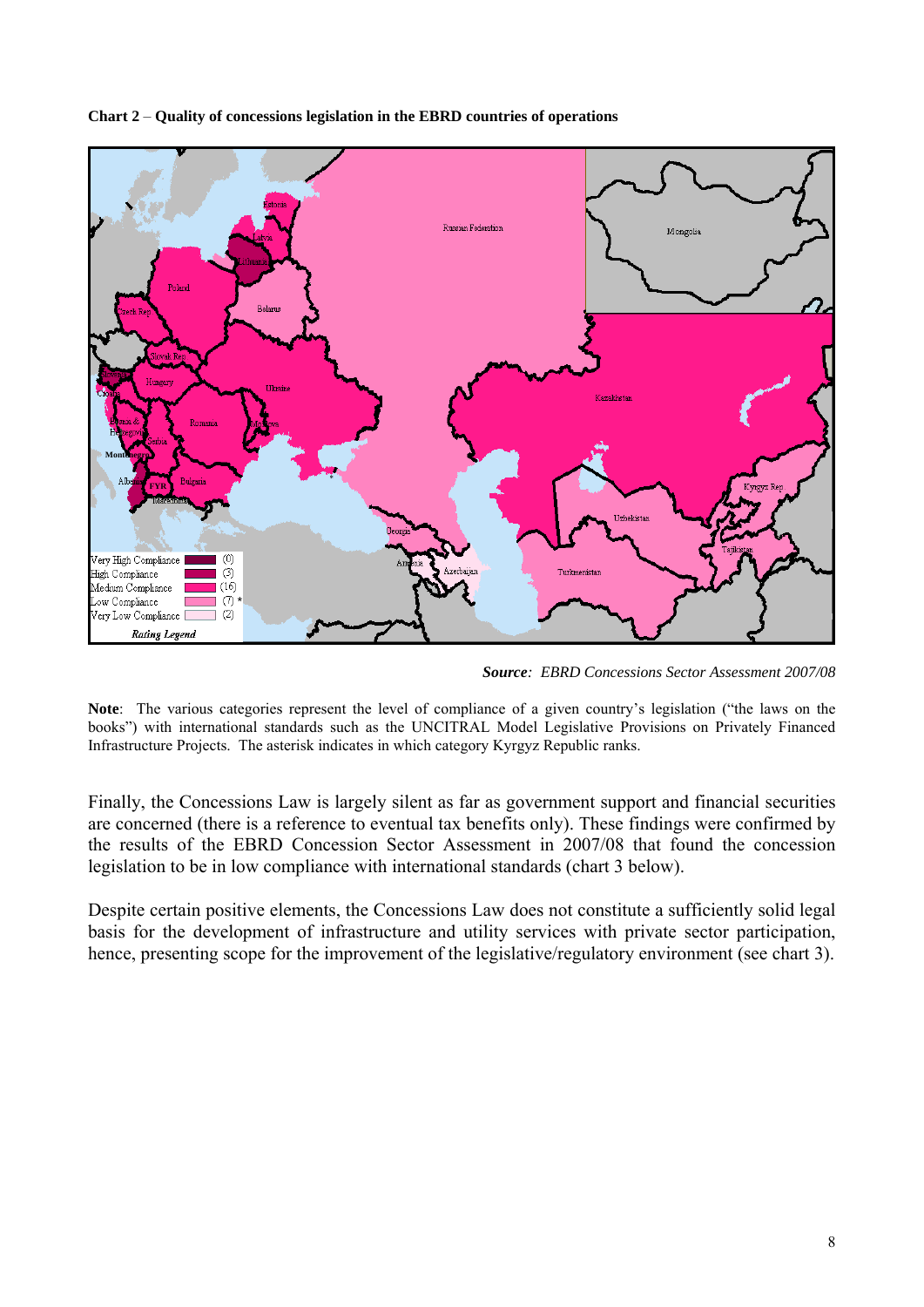

#### <span id="page-9-0"></span>**Chart 3 – Quality of concessions legislation – Kyrgyz Republic (2007/8)**

*Source: EBRD Concessions Sector Assessment 2007/8* 

*Note: The extremity of each axis represents an ideal score in line with international standards such as the UNCITRAL Legislative Guide for Privately Financed Infrastructure projects. The fuller the 'web', the more closely concessions laws of the country approximate these standards.* 

## *3.2 Corporate governance*

The Law on Joint Stock Companies (the "JSC Law") enacted in 2003 and amended in December 2004 is the principal legislation governing corporate governance. Moreover, the Civil Code of the Kyrgyz Republic (dated 8 May 1996) also contains relevant provisions to corporate governance.

In 2007, the EBRD benchmarked the relevant Kyrgyz corporate governance legislation with the Principles of Corporate Governance published by the OECD and the results demonstrated that the national legislation is in "Medium Compliance" with international standards (see chart 5 below). However, major shortcomings were identified in how the legislation is implemented. The following issues can be mentioned: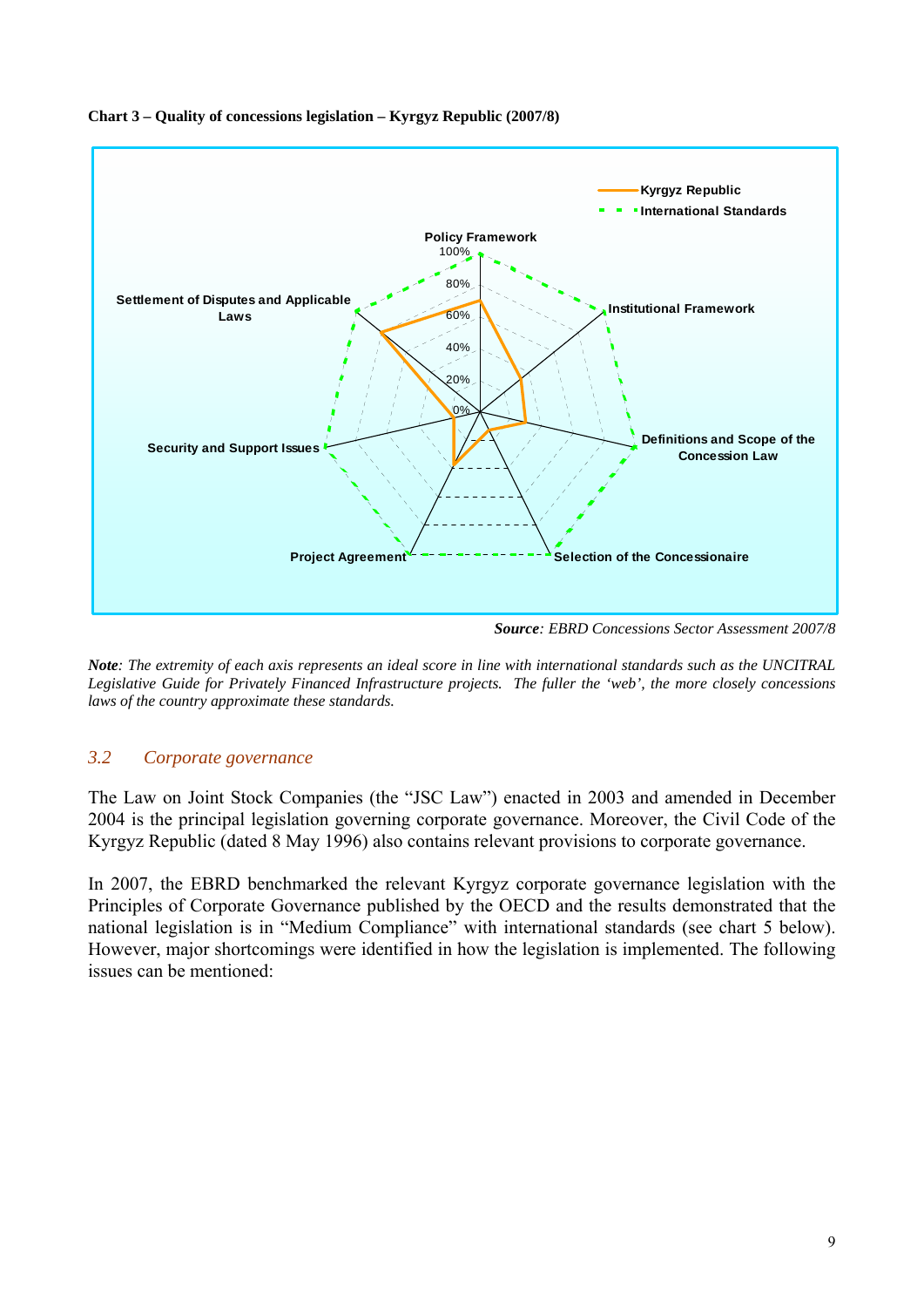- Under the law, all joint stock companies with more than 500 shareholders and all listed joint stock companies must publicise their annual financial reports in the media. However, only a limited number of companies comply with this requirement. Although Kyrgyz law imposes administrative liability for failing to publicise their annual financial reports, these requirements are not being adequately enforced.
- The legal requirements regarding the timing, notice and holding of general meetings are often violated by the management.
- Shareholders face problems in exercising their right of access to information about the company's financial performance, including financial statements and auditor's or audit committee reports.
- Under the law, notice of a general meeting must be publicised in the press. However, the law does not expressly prescribe which particular newspaper must be used and sometimes companies publicise their notices of general meetings of shareholders in local newspapers with limited circulation.
- It is not uncommon for the management of a joint stock company to omit from the minutes of the general meeting of shareholders issues raised by minority shareholders.
- Management often refuse to address questions raised by minority shareholders and side with the majority shareholders.
- It is often the case in many Kyrgyz joint stock companies that a general meeting is required to consider items which are not included on the agenda. The Joint Stock Companies Law should be amended to allow the management board and shareholders holding a qualified majority of the voting shares to introduce changes to the agenda at a general meeting and such changes should be subject to full disclosure in the same manner as for the other items included in the agenda prior to the general meeting.
- Under the Joint Stock Companies Law, shareholders have a pre-emptive right to purchase shares in a new issue. However, the Joint Stock Companies Law establishes no specific procedure by which shareholders can exercise their pre-emptive rights. No provision in law requires issuers to notify their shareholders of their respective rights or establish a time period for the exercise of pre-emptive rights.
- Shares are often paid for by in-kind contributions which are not valued by an independent appraiser.
- The Law On Joint Stock Companies requires a Revision Commission to be established, but the practical use of such a body is minimal.
- There is a lack of understanding of the nature of internal audit.
- Finally, the Law On Joint Stock Companies is in many respects contradictory. The norms are not aligned and there are numerous inaccuracies.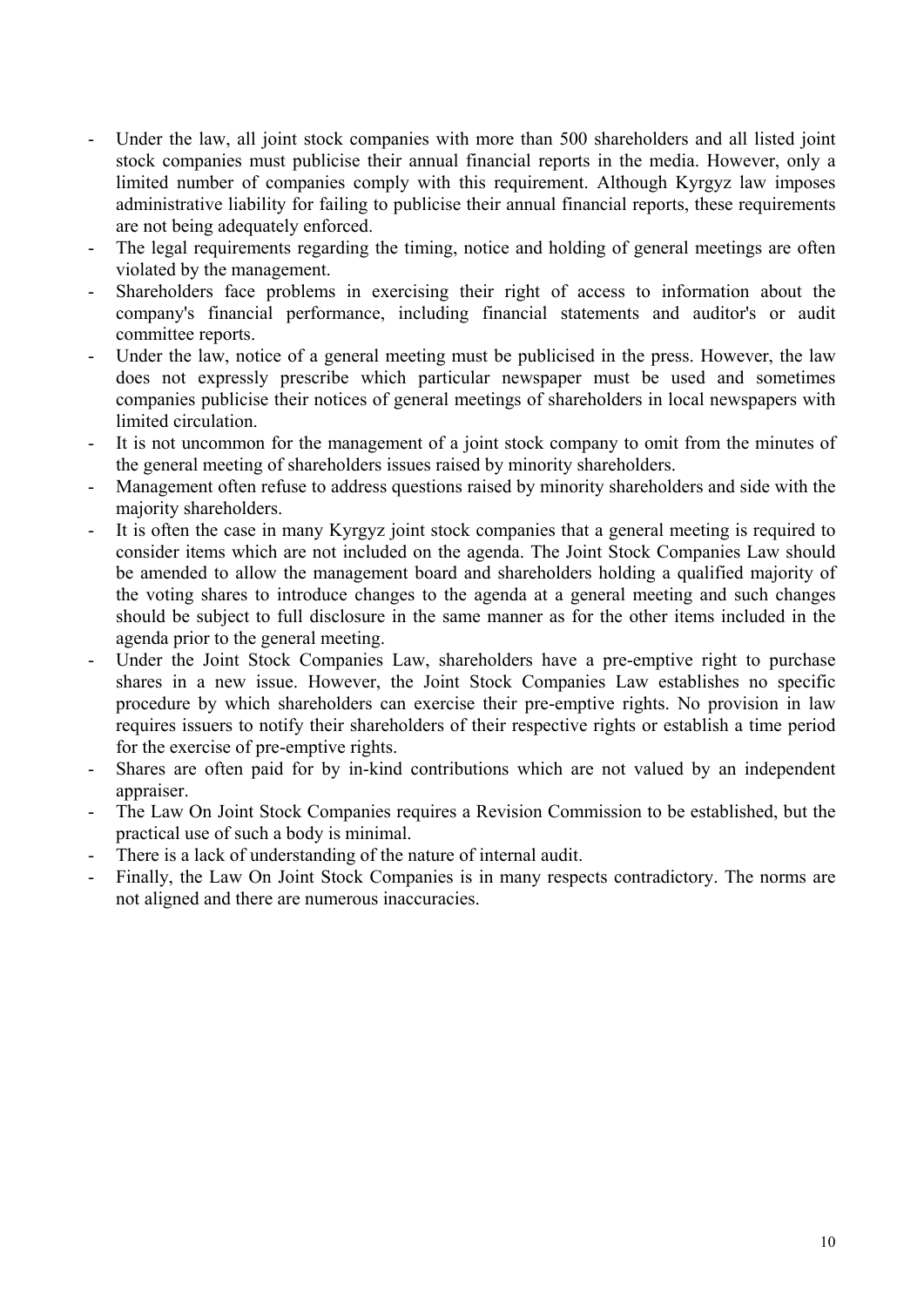Authorities should carefully assess the compliance of national legislation with international standards and consider improving both the framework and the capacity of institutions in effectively implementing the legislation. The quality of legislation needs to be coupled with effectiveness of the implementing bodies and the latter seems to be the major problem in the country.



**Chart 4– Quality of corporate governance legislation in the EBRD countries of operations** 

*Source: EBRD Corporate Governance Sector Assessment 2007* 

*Note: The various categories represent the level of compliance of a country's legislation (the "laws on the books")*  with international standards as set out in the OECD Principles of Corporate Governance. The asterisk indicates in *which category Kyrgyz Republic ranks.*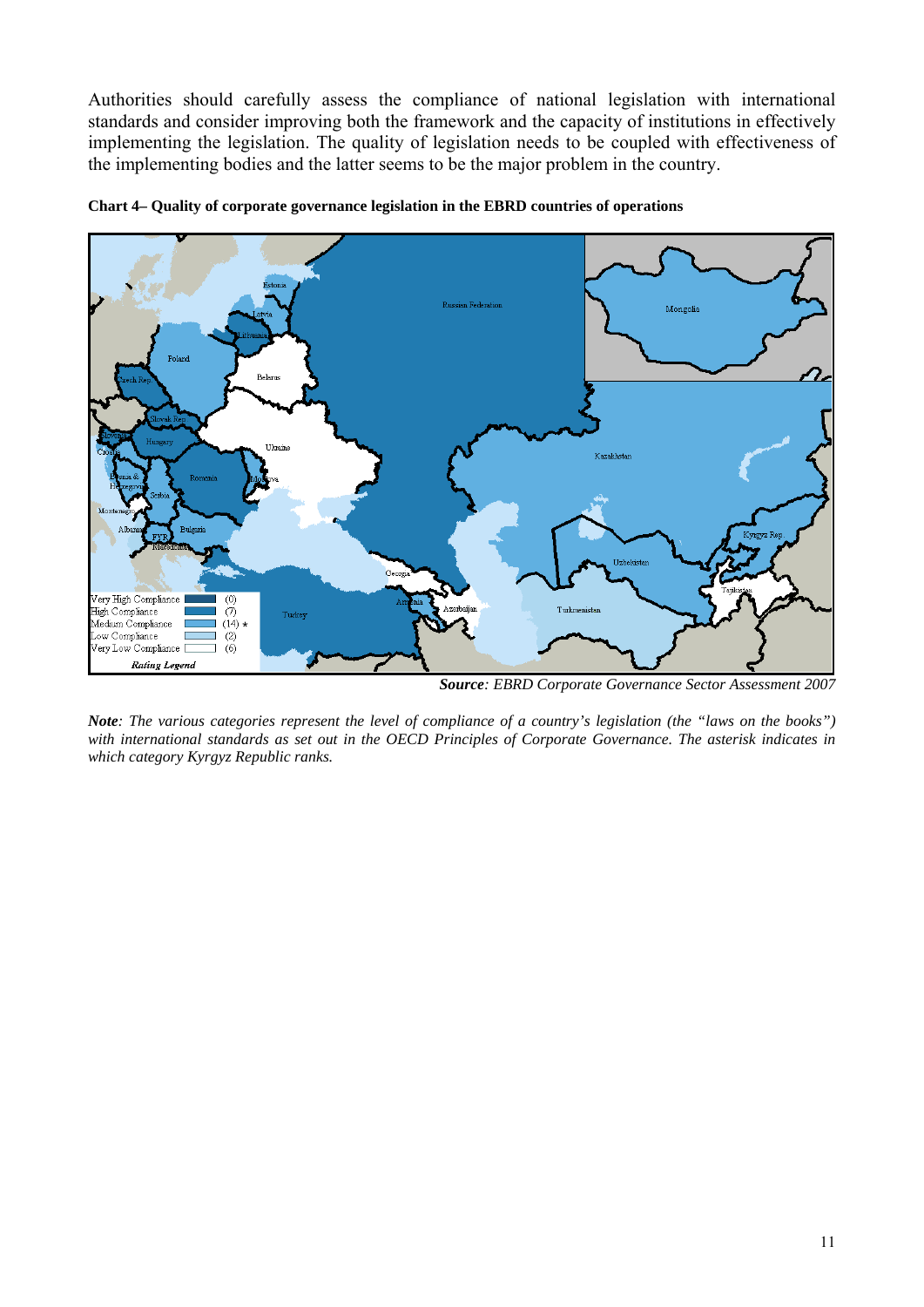<span id="page-12-0"></span>



*Source: EBRD Corporate Governance Sector Assessment 2007* 

*Note: The extremity of each axis represents an ideal score, i.e., corresponding to OECD Principles of Corporate Governance. The fuller the 'web', the more closely the corporate governance laws of the country approximate these principles.* 

### *3.3 Insolvency*

The main law governing bankruptcy and insolvency is the Law on Bankruptcy (Insolvency) (the "Insolvency Law") of 1998. The last recorded amendment of the law took place in June 13, 2007.

The 2009 Insolvency Law Assessment rated the general insolvency law as being at the upper end of the "Medium Compliance" scale, with a score of 79% (see chart 7 below).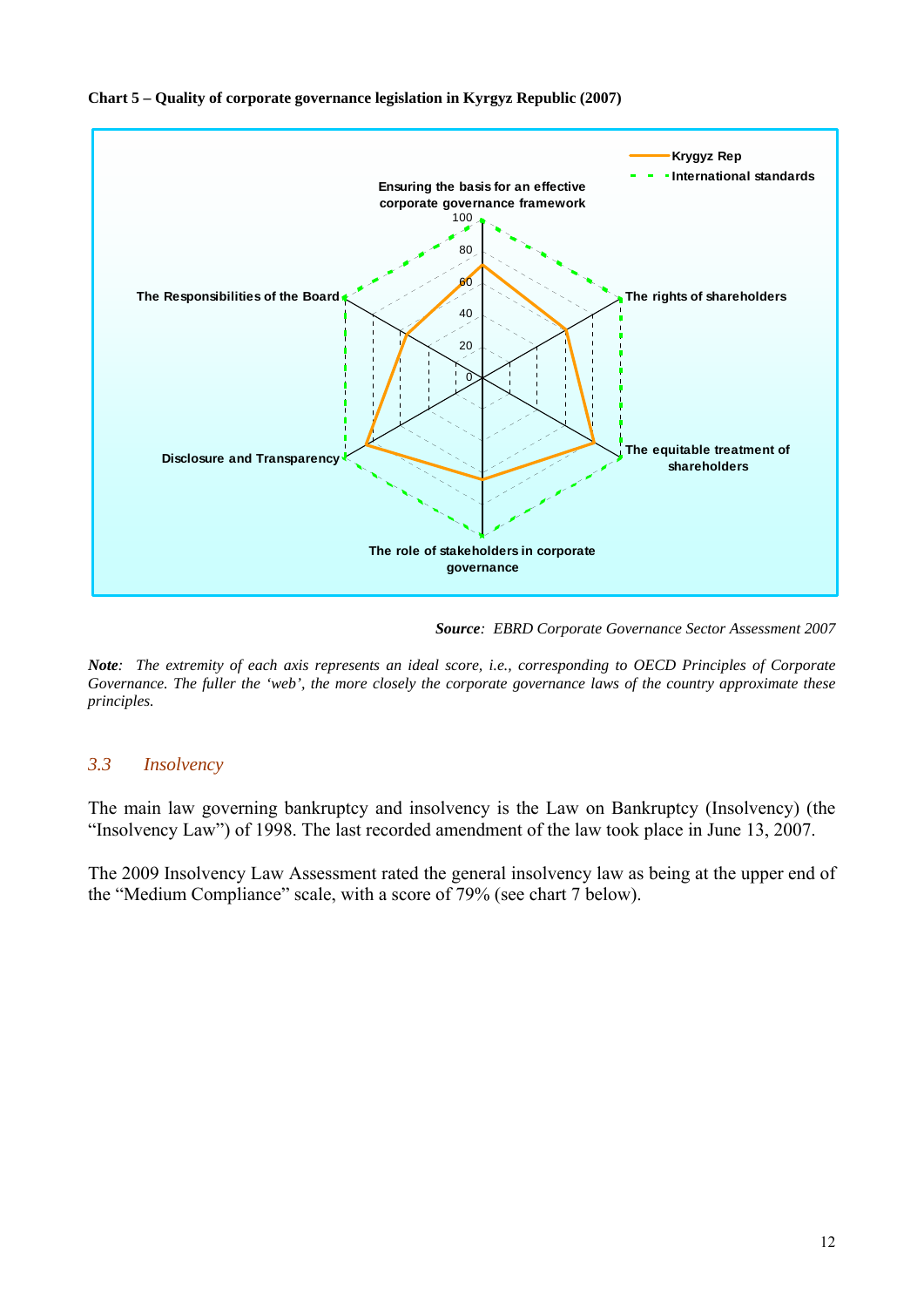#### **Chart 6– Quality of insolvency legislation in the EBRD countries of operations**



*Source: EBRD Insolvency Sector Assessment 2009* 

*Note: The various categories indicate the level of compliance of each country's legislation (the "laws on the books") with international standards, such as the World Bank's Principles and Guidelines for Effective Insolvency and Creditor Rights Systems, the UNCITRAL Working Group on Legislative Guidelines for Insolvency Law, and others.*

Despite the sound rating overall, there remain some material gaps in the law. In particular, the stay on enforcement action on the opening of bankruptcy proceedings does not cover secured creditors. Furthermore, the reorganisation process could be improved by inclusion of provisions which ensure creditors are fully informed of material information in respect of a proposed plan and which provide for the ability to obtain ongoing financing. We also note that the Kyrgyz Republic does not yet have specialist bankruptcy or commercial courts. The Insolvency Officer Holder Assessment (part of the general insolvency law assessment) indicated "High Compliance" with the EBRD Office Holder Principles, with a score of 85%. We note that this could be further improved by introducing formal professional standards and rules of ethics. There are also some material shortcomings in the Bankruptcy law which are likely to hinder the work of insolvency administrators. In particular, the law with respect to avoidance of pre-bankruptcy transactions is vague and likely to be ineffectual. In addition, insolvency administrators have limited powers to obtain information and recover assets from third parties.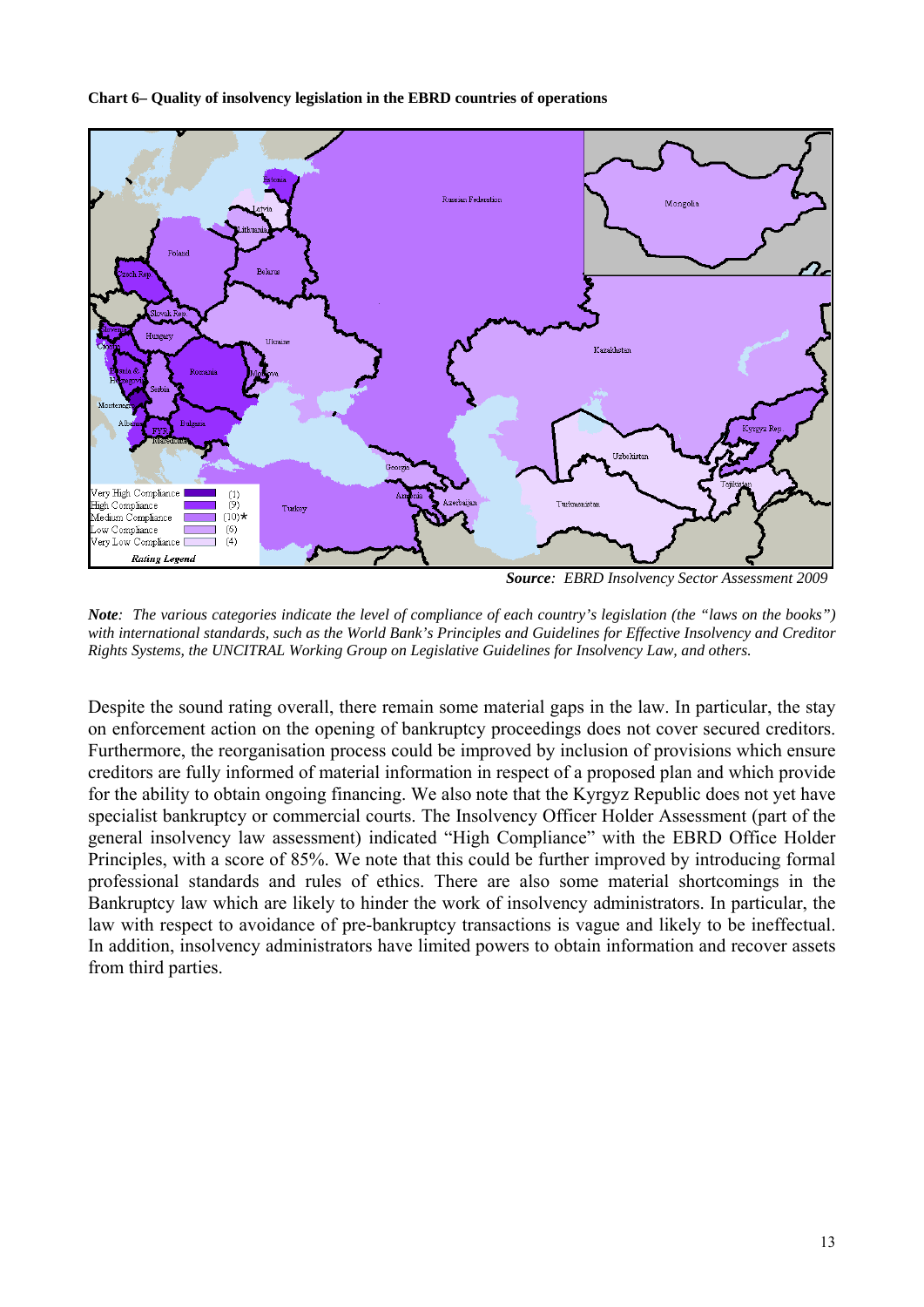The current Bankruptcy law could be improved in a number of ways:ensure a comprehensive stay on all creditor actions upon the opening of bankruptcy proceedings; develop a capacity for specialised commercial/bankruptcy courts; introduce provisions which provide for financing in a reorganisation; introduce a code of formal professional standards and ethics for the insolvency profession; increase the scope of the anti-avoidance provisions in the Law; and enhance insolvency administrator's powers to obtain information and company assets from third parties.





*.*

*Source: EBRD Insolvency Sector Assessment 2009* 

*Note: The extremity of each axis represents an ideal score, i.e. corresponding to international standards such as the World Bank's Principles and Guidelines for Effective Insolvency and Creditor Rights Systems, the UNCITRAL Working Group's "Legislative Guidelines for Insolvency Law", and others*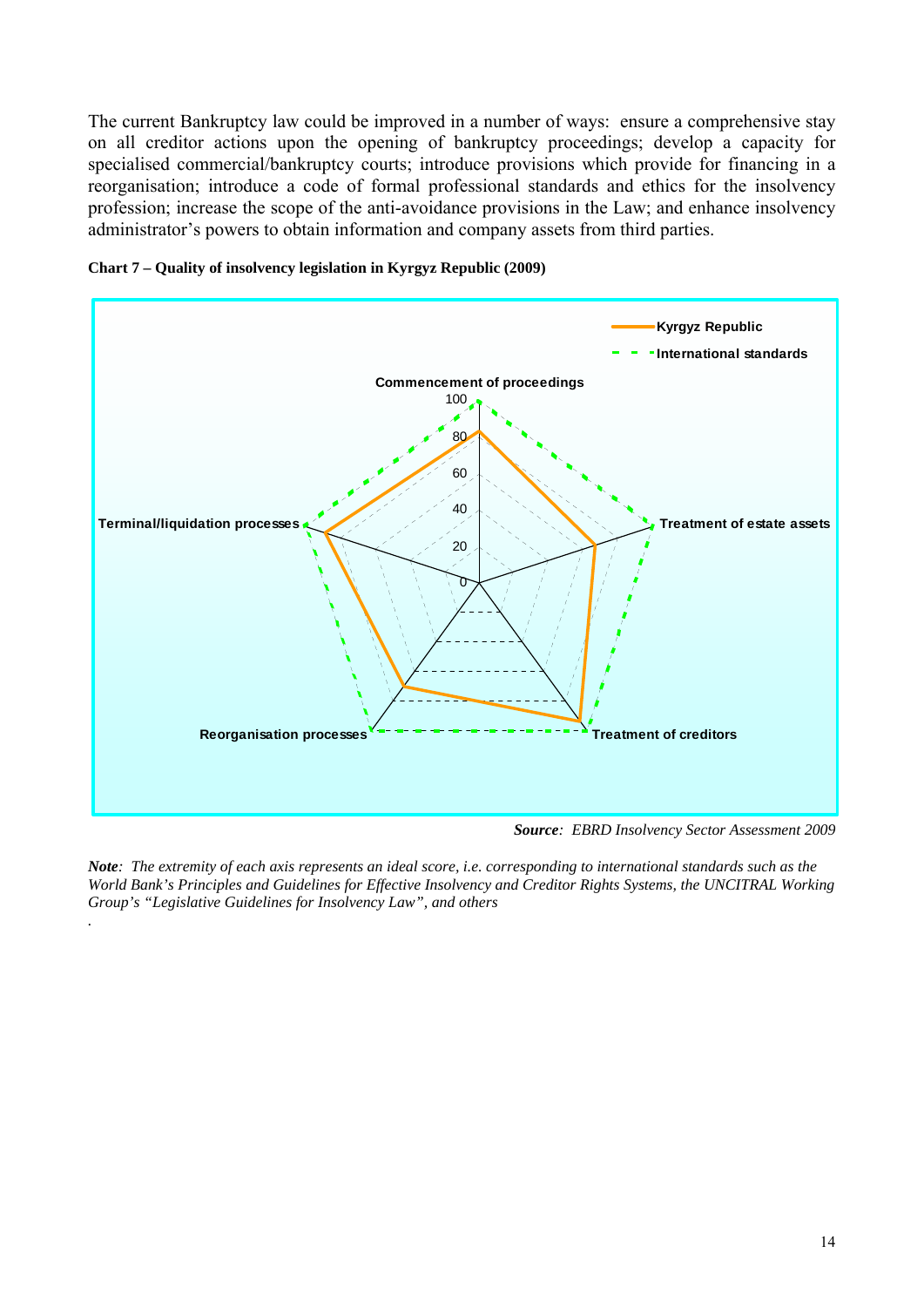## <span id="page-15-0"></span>*3.4 Judicial Capacity*

The functioning of the Kyrgyz courts in dealing with commercial matters has improved in recent years. The 2010 EBRD Judicial Decisions Assessment found that overall Kyrgyz Courts rated above the regional CIS average in terms of quality of decisions, predictability, speed, cost, enforcement and impartiality. However, challenges persist: the standard of judicial decisions remains variable; allegations of corruption are common; proceedings can be slow due to heavy caseloads; and effective enforcement mechanisms are often found wanting. Courts also suffer from limited financial resources, which is evident in the quality of court premises and equipment in many areas.

In collaboration with the Legal Transition Programme's Commercial Law Judicial Capacity Building Project, court management has made a substantial effort to improve judicial performance in the commercial law sphere. Under the project, all judges hearing commercial law matters have received formal training in substantive and practically-oriented modules of commercial law. Further, a new system of initial training of candidate judges has been adopted, which for the first time will provide comprehensive professional tuition for judges at the outset of their judicial career. Qualifying judicial exams will facilitate a more objective, transparent judicial selection process. Reforms planned for the near future include simplifying procedures for enforcing judgements, improving public access to court files and decisions, and a new system of randomly allocating new cases to judges.

Some of the recommendations in the sphere of judicial capacity include ensuring continued ongoing judicial training in commercial law, using the resources produced by the Commercial Law Judicial Capacity Building Project; considering developing alternative methods of dispute resolution (mediation, arbitration) in order to ease the caseload burden on the judicial system, and strengthening provisions in the Civil Procedure Code (CPC) relating to the transparency of judicial proceedings. In particular, enabling parties to immediately (on an interlocutory basis) appeal judges' decisions on refusal applications; and remove the current CPC requirement that a party obtain the court's consent before making a sound recording of court proceedings.

## *3.5 Public procurement*

Public procurement law ("PPL") is regulated by law № 69 of May 24th, 2004, with later amendments № 172 of July 28th, 2008 and № 236 of July 20th, 2009. The PPL provides specific procurement rules for government procurement and public institutions, including state – owned companies. There is no specific separate regulation for public procurement in the utilities sector.

The PPL is based on the 1994 UNCITRAL model law, so the PPL's basic features are sound but the regulation is now only medium compliant with modern international standards.

Procurement procedures include (a) open tender, (b) restricted tender, (c) two-stage tender, (d) request for quotation and (e) direct contracting. Open tender is the default procedure. The PPL regulates eligibility and qualification criteria for public procurement procedures. The law determines specific deadlines for some stages in the PP procedure; however an appropriate estimation of the typical or standard length of the procurement process is not possible.

In the EBRD 2010 Public Procurement Assessment, the Kyrgyz PPL got a score of low to medium compliance compared to other countries in the EBRD region (see Chart 8 below). It did not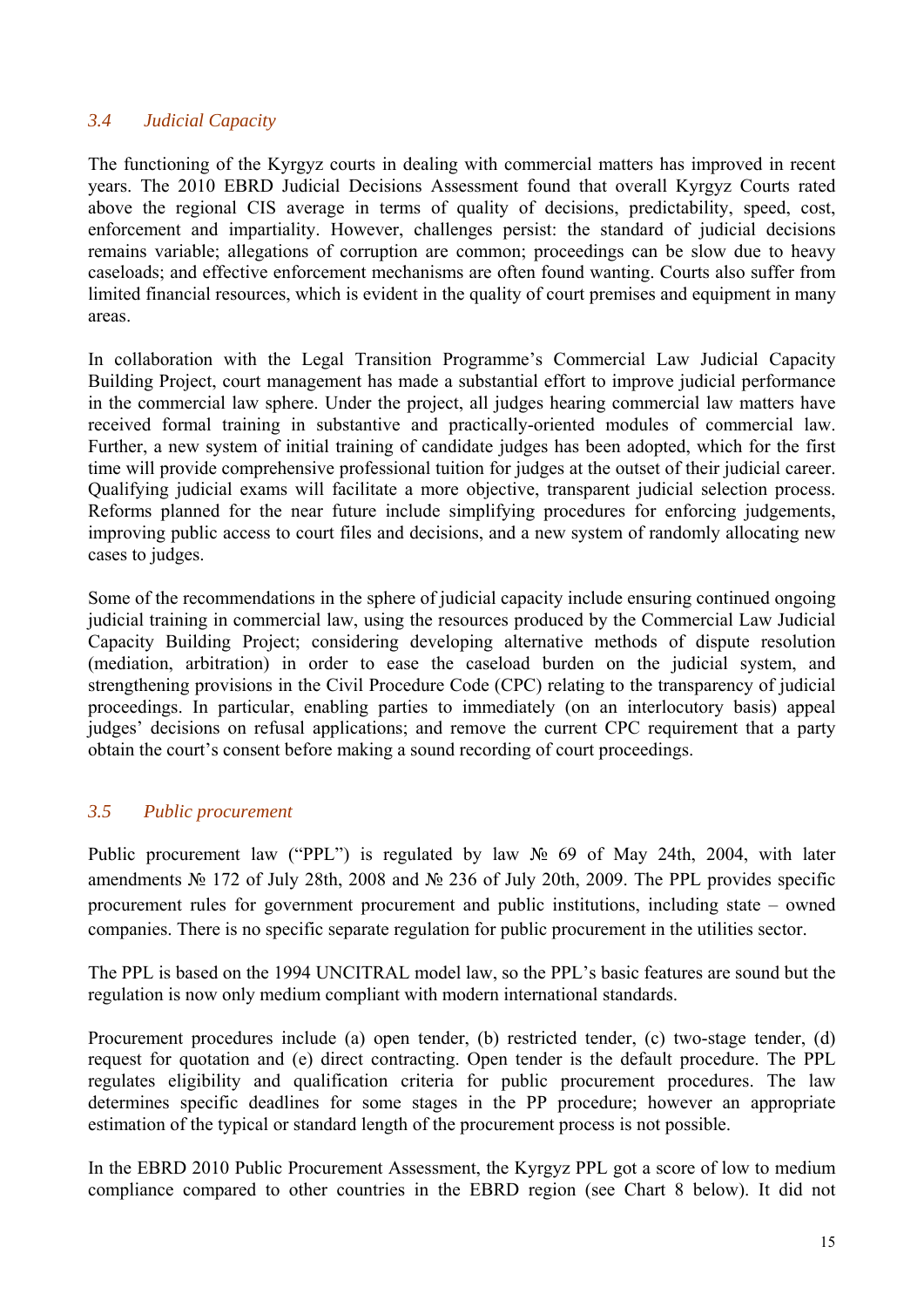demonstrate any specific strengths; enforcement, with a score of 85% compliance, is the strongest point of the local framework, due to a dedicated and independent regulatory body and availability of the administrative complaints review procedure (see Chart 9 for detailed scores of the quality of legislation).

The assessment of local procurement practice revealed that transparency and economy of procurements are the weakest fields of practice in the Kyrgyz Republic  $(50 - 55 \%)$ . According to local practitioners, the PPL is not properly implemented and the local procurement authority is perceived as corrupt (see Chart 11 for detailed scores of the quality of legislation).



**Chart 8 - Quality of Public Procurement legal framework in Kyrgyz Republic as compared to other EBRD countries of operation** 

*Source: EBRD Public Procurement Assessment 2010*

*Note: The score represents the level of compliance of the country's legal framework with international standards such as the revised UNCITRAL Model Law on Public Procurements. The Kyrgyz Republic is highlighted in comparison with other countries.*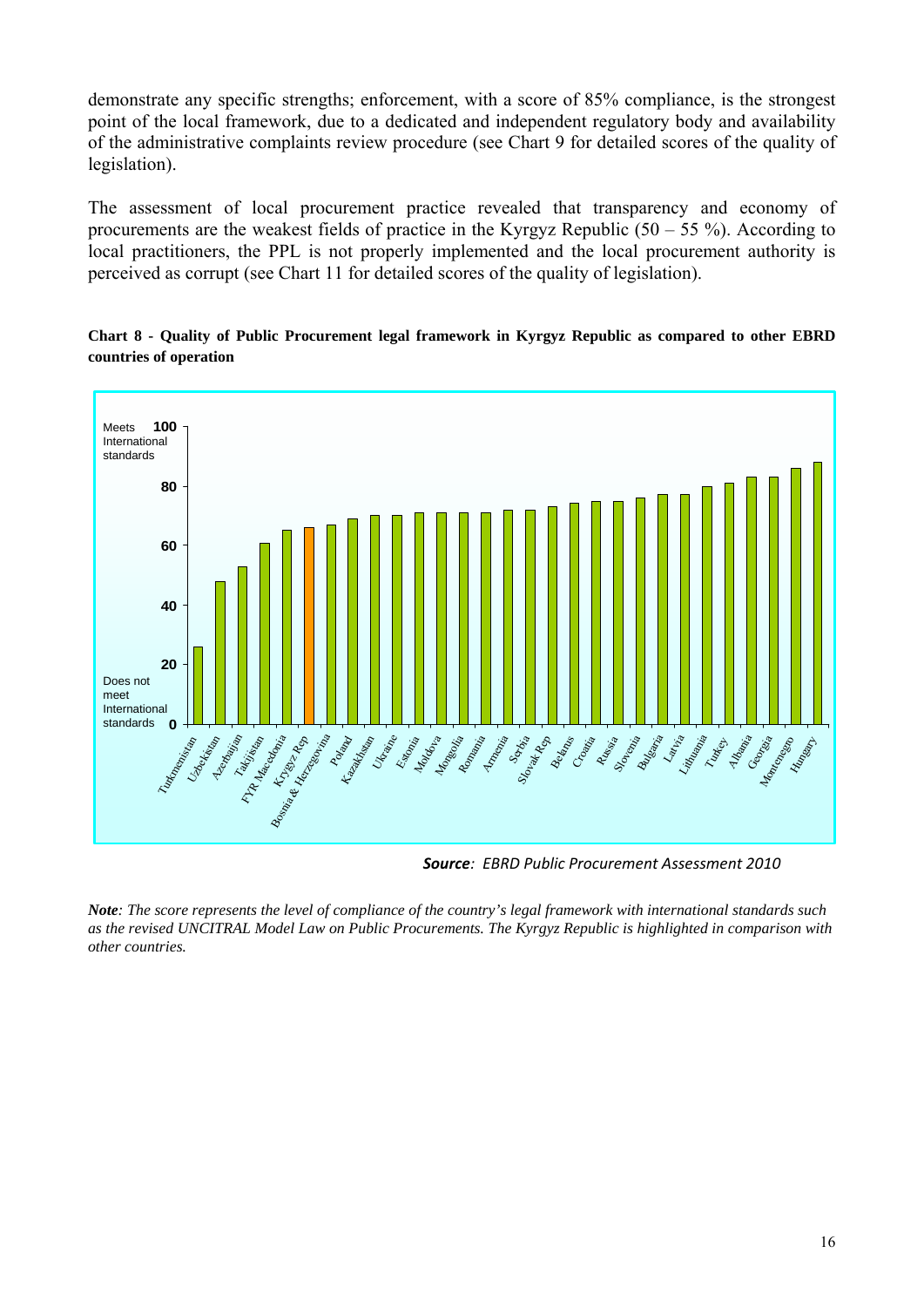The most apparent shortcoming of Kyrgyz procurement laws are the domestic preferences and the inefficiency and lack of competition in local public procurement. In addition, outdated regulation leads to unnecessary bureaucracy in procurement procedures.

Domestic preferences may be applied to any kind of procurement contract. The contracting entity is entitled to apply a 20% discount to the offer of any tenderer, who offers products of domestic origin, or 10% for local tenderers in the procurement of works.

The PPL does not require a procurement procedure to be accomplished within a reasonable time. No competitive negotiated procedures are available. There is no regulation ensuring the simplicity or the reasonable participation costs. The PPL does not require contract terms and conditions to reflect the best available business practice. Electronic communication is available only when written confirmation is submitted.

The PPL also does not provide for the difference between a public procurement contract and concessions.



#### **Chart 9 - Quality of Public Procurement legislation – Kyrgyz Republic (2010)**

*Source: EBRD Public Procurement Assessment 2010* 

*Note: The extremity of each axis represents an ideal score in line with international standards such as the revised UNCITRAL Model Law on Public Procurement. The fuller the 'web', the more closely the pubic procurement laws of the country approximate these standards.*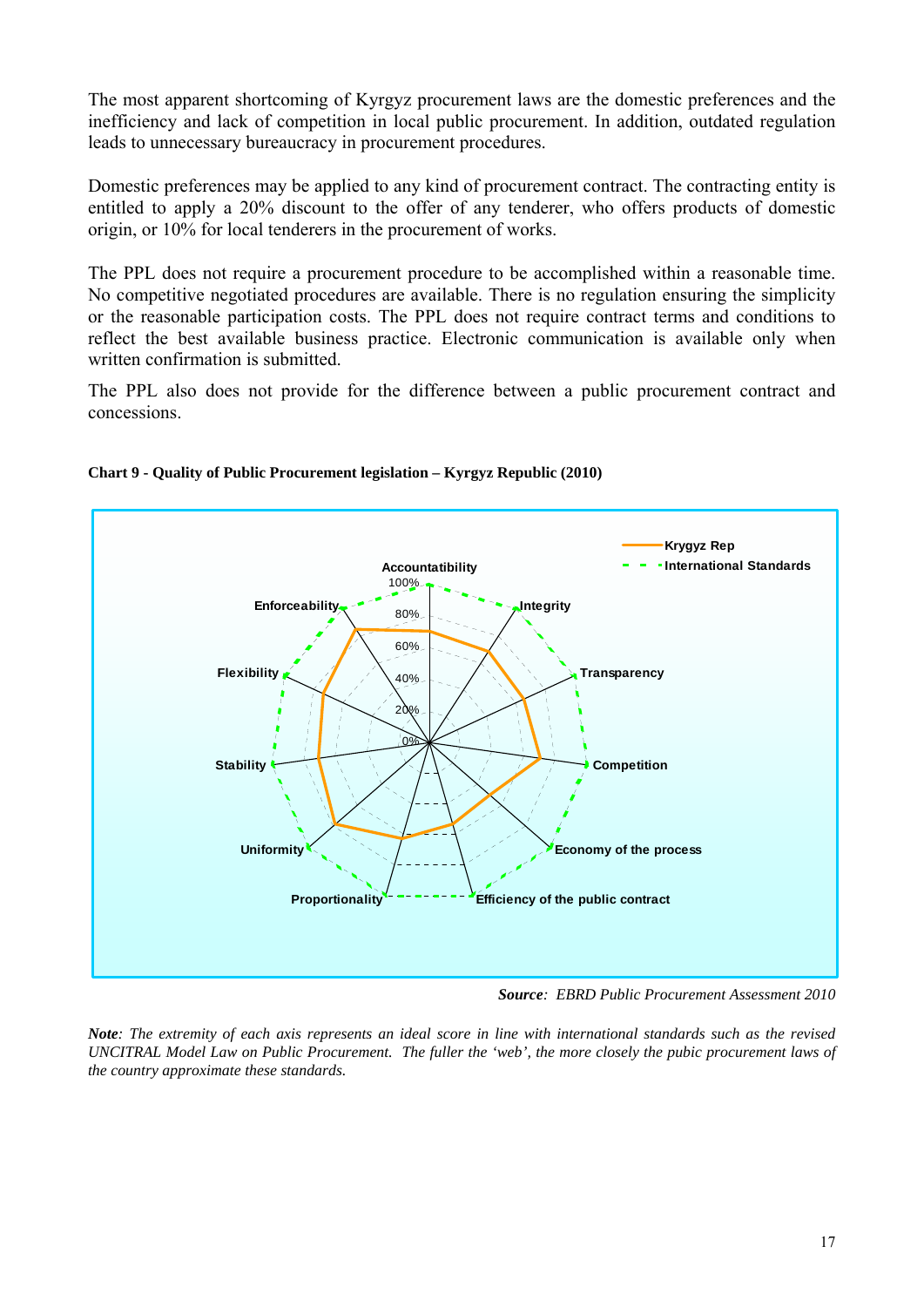<span id="page-18-0"></span>



**Source**: EBRD Public Procurement Assessment 2010

*Note: The extremity of each axis represents an ideal score in line with international standards such as the revised UNCITRAL Model Law on Public Procurement. The fuller the 'web', the more closely the public procurement practices of the country approximate these standards.* 

## *3.6 Secured transactions*

The primary legislation governing secured transactions includes the Law on Pledge adopted by Government Decree No. 49 on 12 March 2005. This law has repealed and replaced the 1997 Pledge Law and the 1999 Mortgage Law. A number changes have been made to the law since 2005. One of the most significant amendments provided for extrajudicial enforcement of creditor rights. The civil code provisions on pledge were amended in February 2007 to reflect the new law. More recent reforms took place in 2008-09 when the Kyrgyz Republic amended its civil code and pledge law to make secured lending more flexible by allowing general descriptions of encumbered assets and of debts and obligations. Technical amendments have been made multiple times since 2007, most recently by the provisional government in July 2010.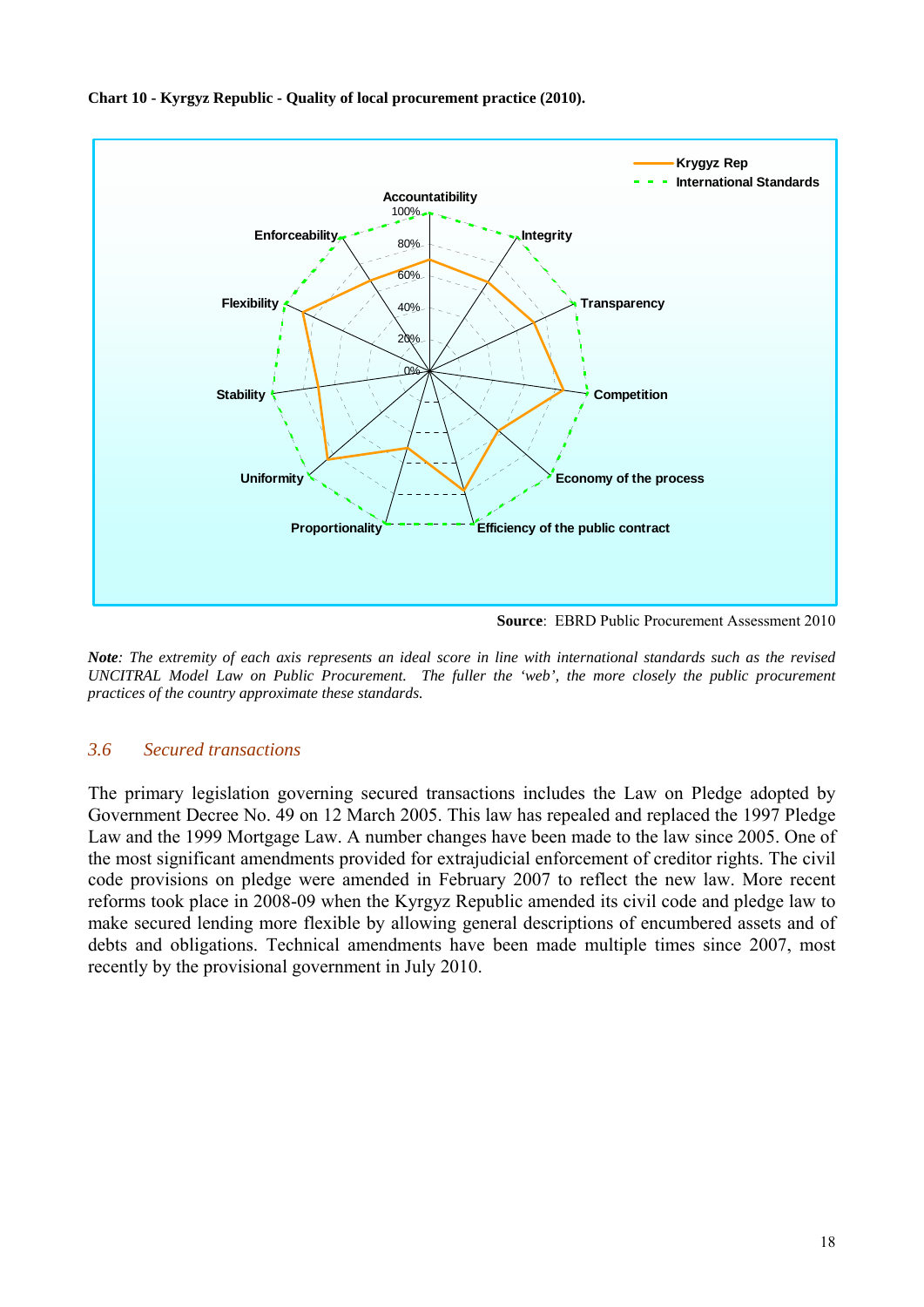When it was adopted the current Pledge Law was seen as a modern law that comprised sound concepts and appropriate details. Although certain issues remain, the law appears to provide the necessary framework for the development and enhancement of primary and secondary mortgage markets. Market participants have not indicated that the law has presented any problems. Amendments to the Civil Code have eliminated some of the confusion surrounding the original legislation.

The socio-political crises in April and June 2010 that led to a regime change and the enactment of a new constitution focused on increased parliamentary power and reduced presidential power has thus far not caused any notable differences in the enforcement of the existing legislation on secured transactions.

The primary residential mortgage market recommendations include: (1) the development of a system allowing for simultaneous registration of a title transfer and mortgage on the same property; (2) improving property appraisal to meet international standards; (3) establishing legal techniques for financing buildings in construction and condominiums; and (4) providing for flexibility in loans that will allow for more sophisticated modes of financing.

The secondary mortgage market recommendations include: (1) simplifying the process for transferring mortgages and (2) reconsidering the costs and potential disincentive impact of the Specialized State Mortgage Agency.

In relation to SME finance and micro-finance (including related to agricultural lending) the system for registration of pledges is the main area for reform regarding security over movable property. Specific improvements that could be made include: (1) making the centralised, electronic pledges register searchable for users; (2) reducing the number of documents that must be produced at registration; (3) connecting different asset registries; and (4) clarifying how creditor priority ranking is determined when an asset may be registered in multiple registers, but the pledge is only registered in one.

However, it must be pointed out that there may exist some reform fatigue in this area and it may not be a priority for the government, who have already gone a long way to provide for a relatively modern secured transactions system.

One related area where there is a possibility of legal reform is in relation to the credit reporting system. There is no specific law on the credit reporting system at present, but a draft law about credit bureaus and credit histories is in development. The credit reporting system is a private credit bureau called CIB Ishenim. There is not a public credit registry in operation in the Kyrgyz Republic. Ishenim was established in 2003 with the financial support of EuropeAid. In 2004 it issued its first credit reports, becoming the first former Soviet state in the Commonwealth of Independent States to do so. It is a non-profit organisation and all its current members are founders. In March 2010 the credit bureau reached the milestone of including 500,000 credit histories, which reflected a coverage rate of 15.6 per cent of the population.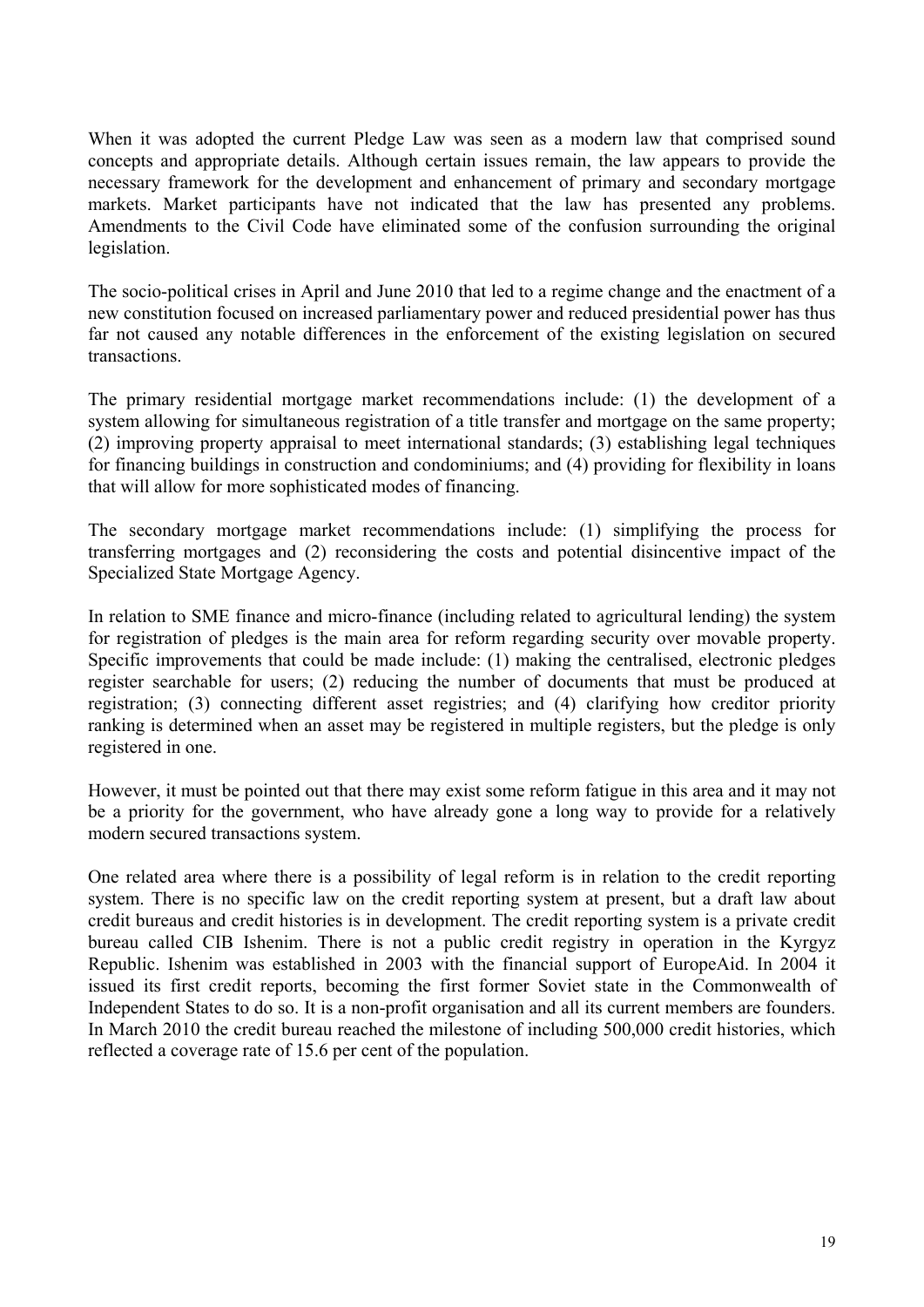## <span id="page-20-0"></span>*3.6 Securities markets*

The primary legislation governing securities markets includes the Law on the Securities Market dated 24 July, 2009 (entered into force on 11 February, 2010); the Law on State Service for Regulation and Supervision of the Financial Market of the Kyrgyz Republic dated 24 July, 2009; the Law on Investment Funds dated 26 July, 1999 (as amended); the Law on Private Non-State Pension Funds in the Kyrgyz Republic dated 31 July, 2001 (as amended) and the Law on Organization of Insurance in the Kyrgyz Republic dated 23 July, 1998 (as amended).

The 2007 EBRD assessment on securities markets showed that the Kyrgyz Republic is in "Medium Compliance" with the IOSCO's Objectives and Principles of Securities Regulation (see chart 12 below). After the assessment was concluded, two major laws entered into force: the new Law on Securities Market and the Law on State Service for Regulation and Supervision of the Financial Market. These laws brought some improvements to the legal framework on securities markets, but the quality of legislation needs to be coupled with effectiveness and the latter seems to be the major problem in the country.

Among the issues to be tackled as a matter of priority, the following can be mentioned:

- legislation should be amended to introduce minimum listing requirements for listed companies;
- The current level of budgetary funding of the regulator is insufficient to train the regulator's staff and to effectively supervise the securities market participants.
- Kyrgyz law does not require public sector employees, including officers of the regulator, to disclose information about their commercial interests. Employees and officers of the regulator should be forbidden from discharging their duties where they have any commercial interests.
- The level of administrative fines for breach of securities markets legislation is inadequate, and due to ineffective enforcement, offenders often avoid paying administrative fines.
- Although Kyrgyz law imposes administrative and criminal liability for negligent and malfeasant audits, it does not establish clear criteria for the indemnification of losses incurred by investors as a result of such audits.
- Although the country has adopted IFRS, there is no process for official adoption and publication of IFRS as and when standards are amended and new standards issued, and an official translation of IFRS has never been adopted, so it is not clear which "version" of IFRS is applied by Kyrgyz entities.
- Kyrgyz law requires market participants to maintain a minimum amount of capital, a loss recovery reserve fund, and maximum debt to capital and minimum liquidity ratios. However, the compliance of market participants with the debt to capital and liquidity ratios is not properly monitored. The regulator should promote the establishment of a compliance function at securities market intermediaries.
- Stock exchanges should introduce a Delivery Versus Payment system.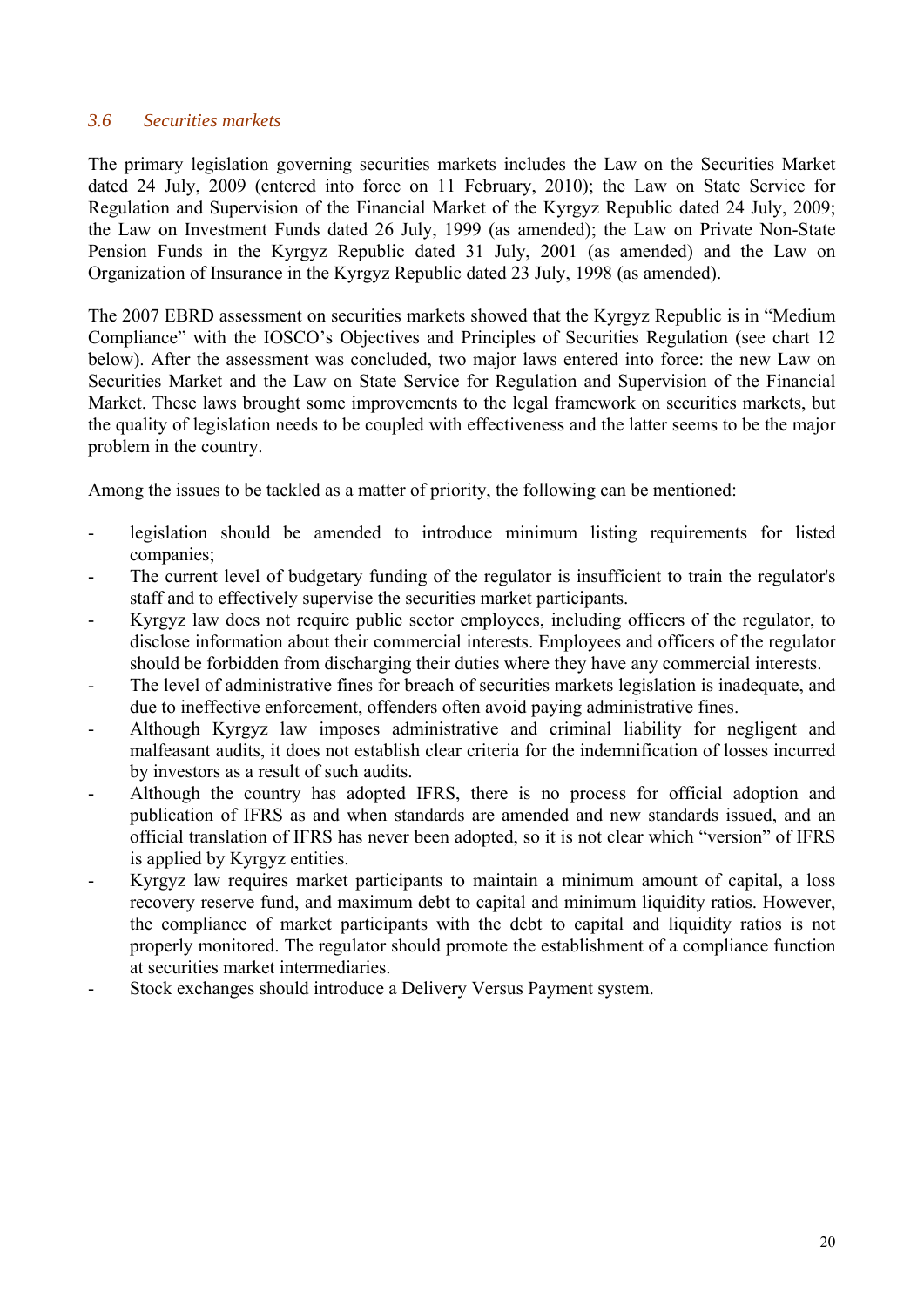The new law on Securities Market and on the on State Service for Regulation and Supervision of the Financial Market brought some improvements to the legal framework on securities markets. However, focus should now be dedicated to the effective implementation of the new provisions. The quality of legislation needs to be coupled with effectiveness and the latter seems to be the major problem in the country.





*Source: EBRD Securities Markets Sector Assessment 2007* 

*Note: The various categories represent the level of compliance of a given country's legislation (the "laws on the books") with international standards such as the IOSCO Principles. The asterisk indicates in which category Kyrgyz Republic ranks.*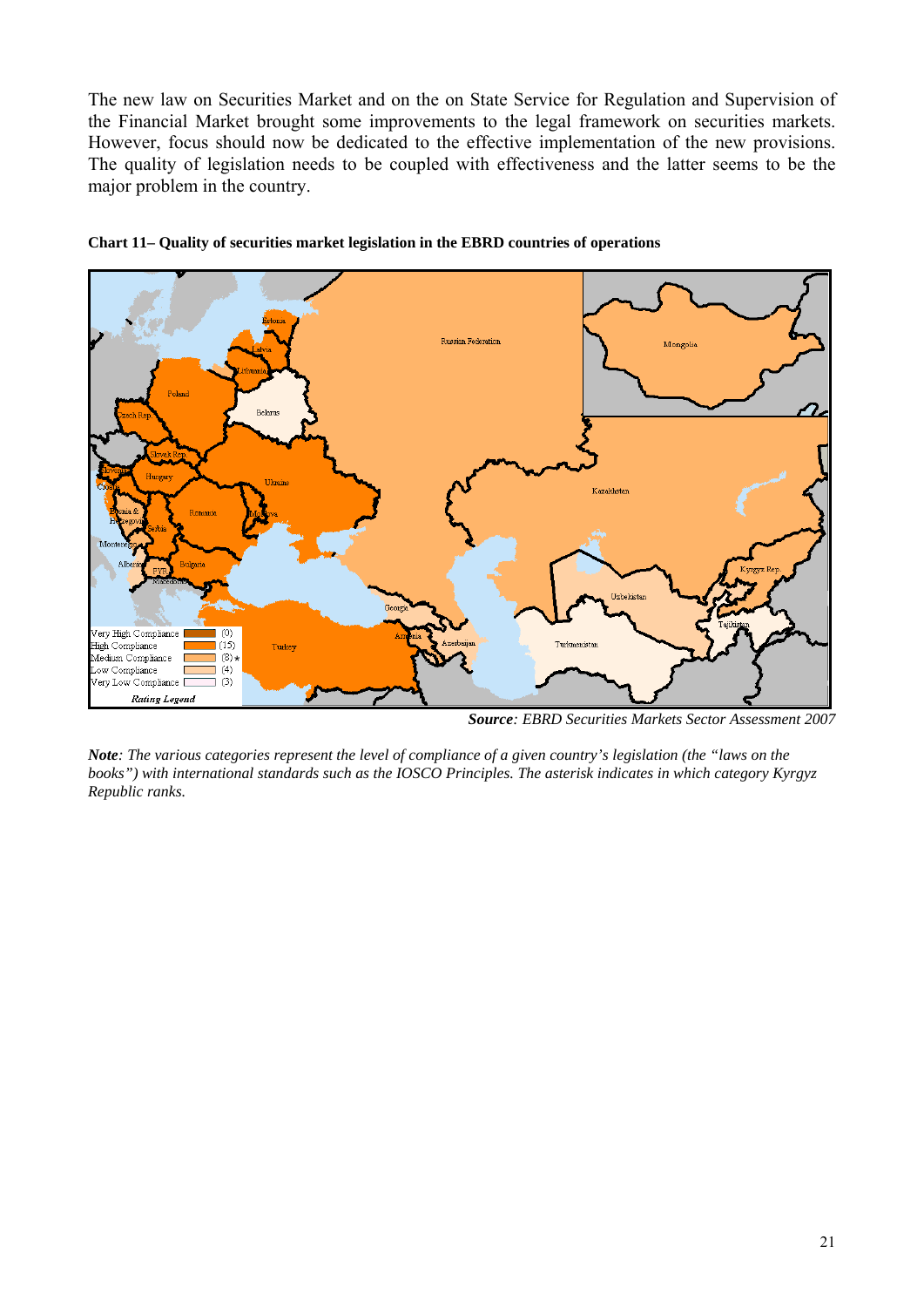

## <span id="page-22-0"></span>**Chart 12 – Quality of securities markets legislation in Kyrgyz Republic (2007)**

*Source: EBRD Securities Markets Sector Assessment 2007* 

*Note: The extremity of each axis represents an ideal score in line with international standards such as the IOSCO Principles. The fuller the 'web,' the more closely the country's securities markets laws approximate these standards.* 

## *3.7 Telecommunications / Electronic Communications*

The communications sector (the "Sector") in the Kyrgyz Republic is governed by the Telecommunications Law of 1998 (the "1998 Law") which has been amended a number of times. The 1998 Law has been significantly revised to better reflect international best practice with the support of EBRD's Legal Transition Team, but the draft of the revised law awaits government and parliamentary approval before it can come into effect. The events preceding and subsequent to April 2010 have significantly slowed progress in this area, though the Bank remains engaged.

The sector in general is a dynamic part of the Kyrgyz economy, holding its own through economic, financial and political crises. Institutionally, the sector is presided over by a regulatory agency that has had a reformist agenda with good support from the industry. However, uncertainty as to the future of the legal and regulatory framework and the impact of recent ownership disputes in the mobile sector will impact on investor sentiment and thereby affect the upgrade and extension of network and services, particularly in areas with poor service.

There is a good basis for significant development of the sector: e.g. an established regulatory institution, a vibrant mobile market, modern draft of framework telecom law. The Government should move to swiftly define policy and strategy for development of the sector into the medium and long term. This policy should include speedy approval of the amendments to the telecom law and alignment of existing regulations with this new framework. The Government should support and strengthen the independence of the regulatory authority and the full practical implementation of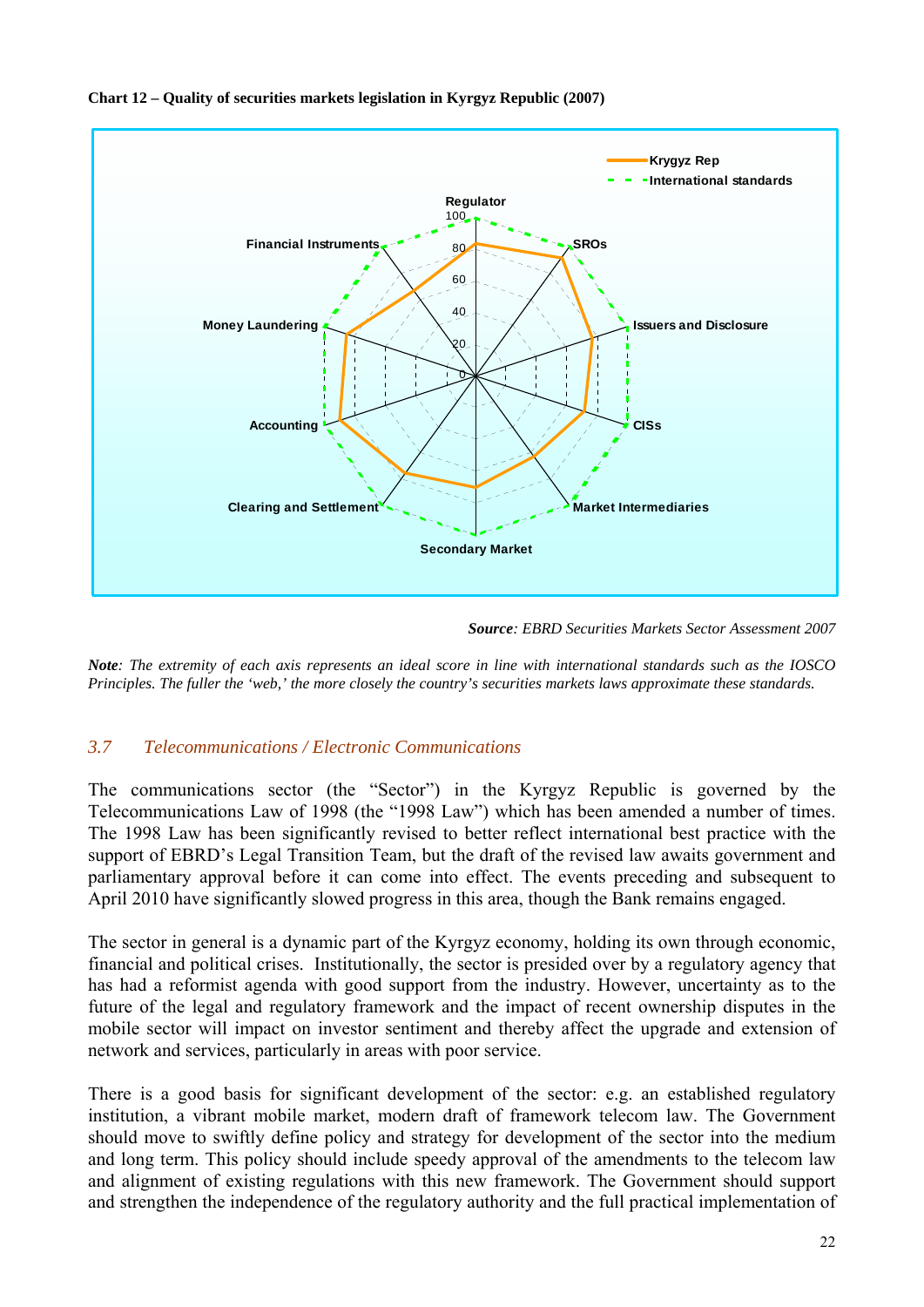a regulatory framework based on the revised law. The Government should also look to adopt policies which encourage investment in high-speed broadband infrastructure, infrastructure fast becoming a pre-requisite for economic competitiveness.





*Source: EBRD Telecommunications Regulatory Assessment 2008* 

*Note: The diagram shows the combined quality of institutional framework, market access and operational environment when benchmarked against international standards issued by the WTO and the European Union. The extremity of each axis represents an ideal score of 100 per cent, that is, full compliance with international standards. The fuller the "web", the closer the overall telecommunications regulatory framework of the country approximates these standards.* 

#### **Chart 14 – Key indicators for Kyrgyz Republic (2008)**

#### **14(a) Fixed Network Penetration**